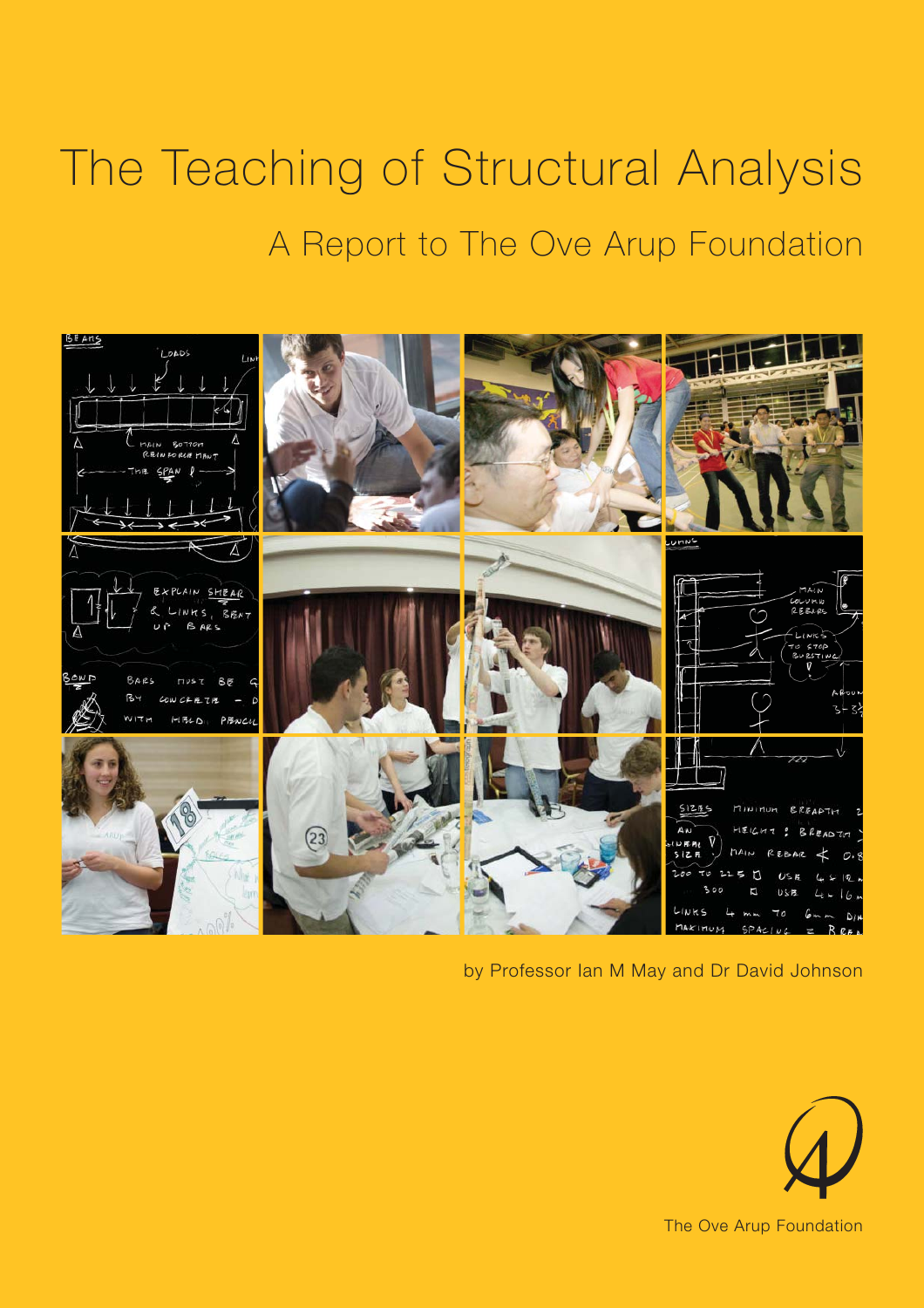# **THE TEACHING OF STRUCTURAL ANALYSIS**

**David Johnson and Ian M. May**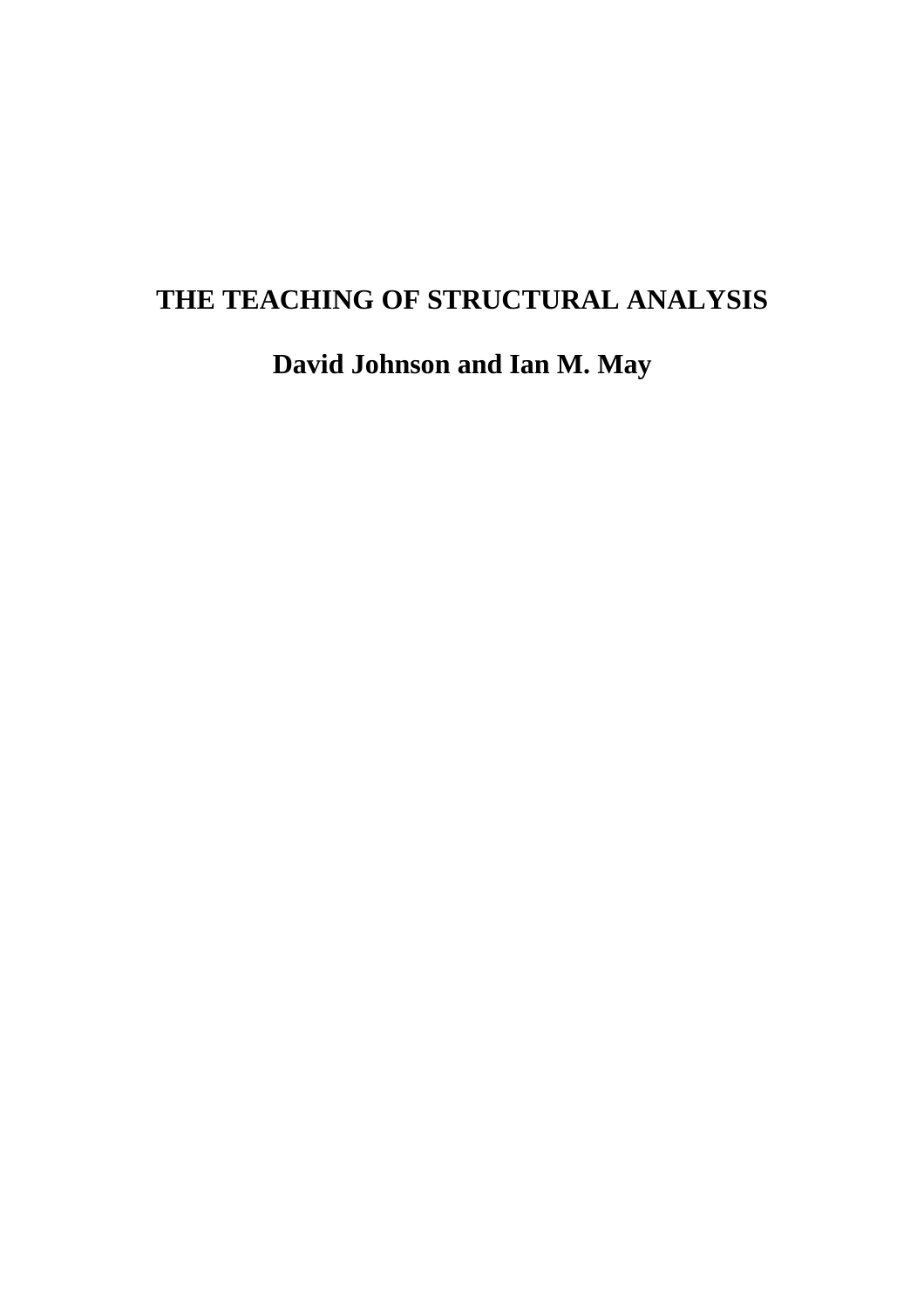#### **FOREWORD**

Ian May and David Johnson approached The Ove Arup Foundation to seek our support for this paper. We were attracted by the proposal because we were already providing funds for a separate paper outlining research into the teaching of design to engineering undergraduates, and structural analysis is one of the essential building blocks for good design in engineering and architecture.

In particular, it gave us the opportunity to encourage the authors to give some thought to how structural analysis could be taught in such a way as to encourage students to develop a 'feel' for how structures actually behave, and in so doing to create simplicity and elegance of thought and outcome. Our suggestions were very warmly received and taken up by the authors, and we hope their paper will help both teachers and students to exploit the opportunities that modern analytical techniques provide, including the power of computing, and not themselves to become a servant of them.

Richard Haryott Chairman, The Ove Arup Foundation October 2008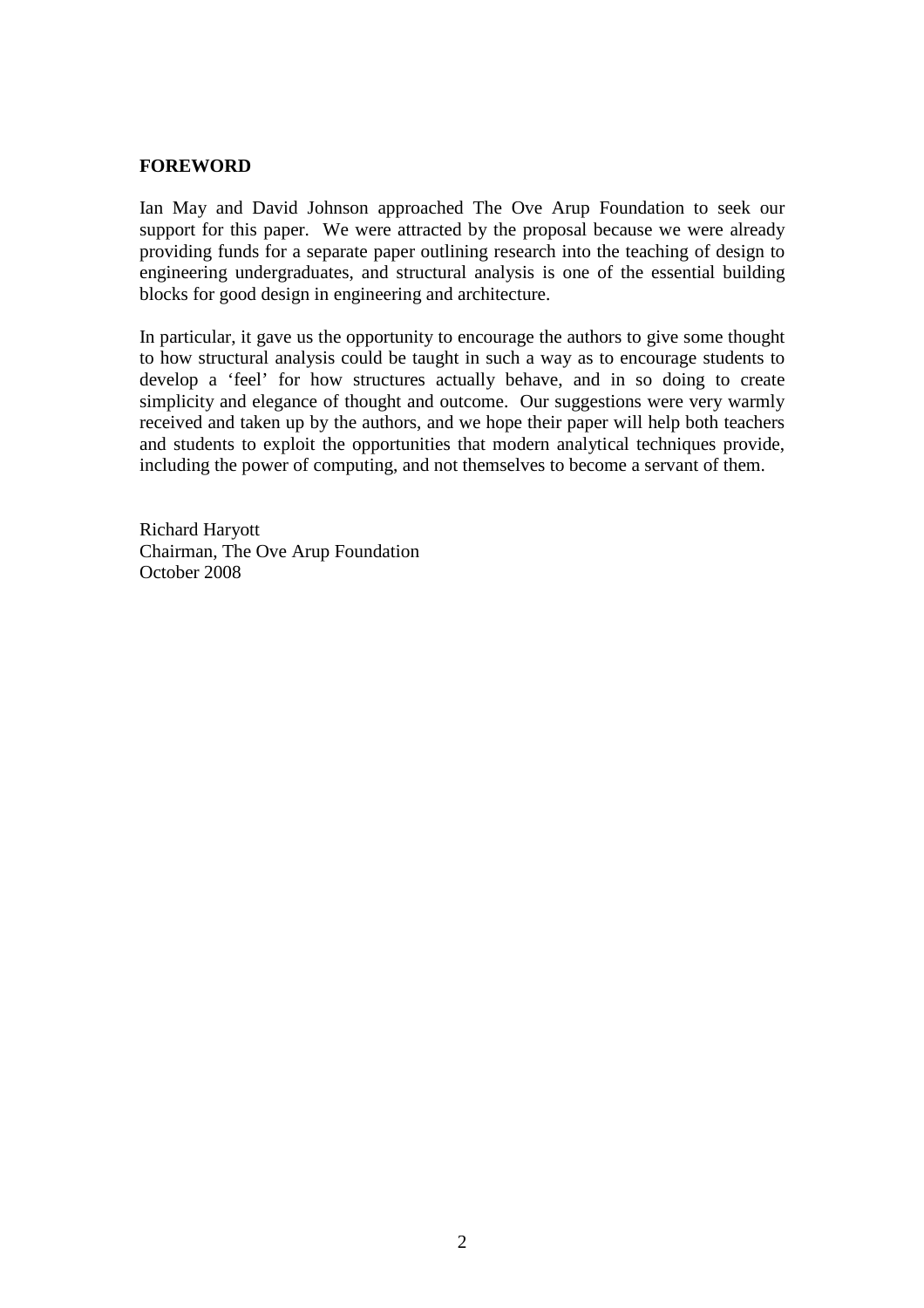#### **PREFACE**

As academics whose careers started in the 1970's, we have seen a number of changes in the area of Structural Analysis – in particular, the universal use of software packages that not only speed up the analyses that once were carried out by hand but also allow analysis of a complexity that was impossible by hand. There have also been significant changes in higher education, including the increase in the participation rate, the broadening out of engineering courses and changes in the preuniversity education system. All these aspects have brought a number of challenges to the teaching of structural analysis.

There have been regular papers on the teaching of structural analysis, but usually several important questions remained unanswered, such as: what was being taught in University Departments; what did the profession require of its new graduates; and what teaching and learning approaches were currently considered most effective by students and staff?. We therefore set out to try to address these questions. We also wanted to look at the impact of computer aided learning, how the use of computer software and the associated problems with verification and validation were being dealt with and to make some suggestions as to what should be taught.

Obviously, to carry out this work, we required some assistance and this was provided by the Arup Foundation, who have an enviable reputation in supporting investigations into Engineering Education. In particular, the discussions with members of the Foundation about the contents in final report were extremely enlightening. We are extremely grateful for their support and assistance.

We are also grateful to all those colleagues who assisted by answering our questionnaires and discussing the teaching and use of structural analysis.

Finally, we consider this report to be a snapshot; there is no doubt that things will change in the future bringing yet further challenges to the teaching of Structural Analysis

David Johnson, Previously Nottingham Trent University

Ian M May Heriot Watt University, Edinburgh. October 2008.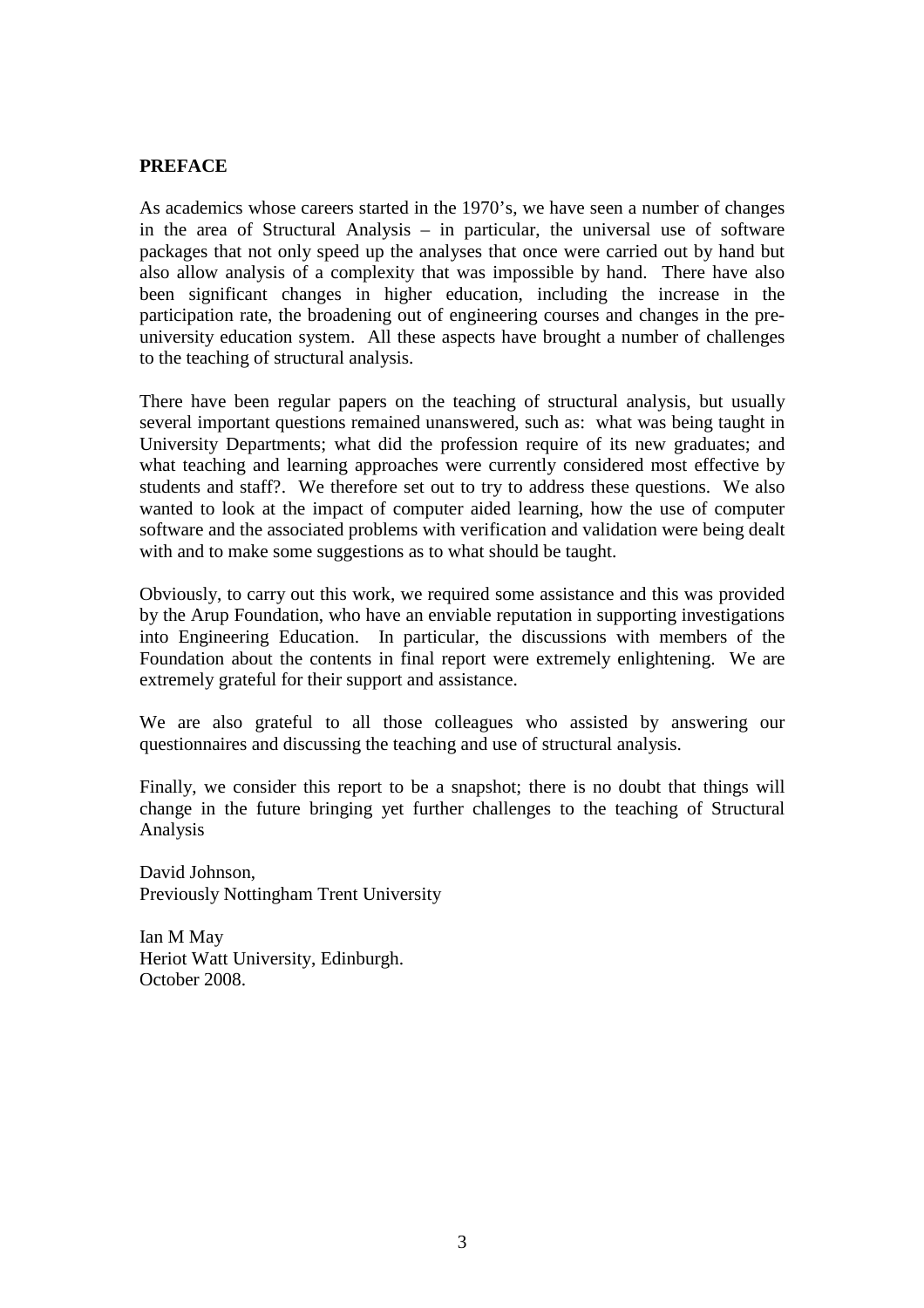#### **ABSTRACT**

This report describes the results of an investigation into the teaching of structural analysis in Universities within the United Kingdom. A brief outline of the current state of teaching together with the requirements of industry is given. The results of an extensive survey into what topics within structural analysis are taught, together with what resources are used are given. This is supported with a survey of what structural analysis skills industry requires of its engineers, particularly graduates. A discussion of the surveys is given, which highlights a number of areas of concern to academics, together with recommendations as to what the authors believe should be taught.

#### **INTRODUCTION**

When the authors presented a paper on the teaching of structural analysis (May et al., 2003), to members of the Institution of Structural Engineers it became fairly obvious that no-one was particularly clear as to what was being taught on university courses in Theory of Structures courses and what industry expected from graduates. The objective of this report is to describe efforts to address the above by carrying out and analysing the results of questionnaires and face to face interviews with academics, practising engineers and students, the results of which are given later in this report.

Much has changed in the last thirty years in the requirements for structural analysis due to the introduction of computer software. One of the skills required of the analyst in the past was the ability to simplify complex structural systems so that they could be analysed by hand. This meant that an analyst would have a number of methods which might be applied to a particular problem – the choice of which method to use was important in that the incorrect choice could mean that the solution was impossible by hand because of, for example, the large number of equations to solve. Structures courses and examinations reflected this in that often the first part of any exercise was a choice of the suitable technique. Substantial effort was put into determining degrees of freedom and redundancy in order to assist in the choice of the method. Most analyses were linear elastic, the exception being ultimate load analyses using plastic analysis and yield line theory.

Today the analyst has an array of powerful computer programs that can analyse most structural problems that an engineer is likely to face. This can include complex geometry, multi-member frames, buckling, dynamics, non-linear materials, etc. The problem for the analyst has changed – it is now a case of deciding how detailed an analysis is required. In addition there are two further problems: the first is to determine a suitable model and the second, assuming that the software being used is error free, to check or validate the results. That the latter is the cause of some concern can be gleaned from reading articles in the Structural Engineer, for example, (MacLeod, 2006), (Mann and May, 2006).

One further aspect of structural analysis that is considered to be of particular importance is the relationship between the results of an analysis and the stress state within the real structure. This has been the subject of a number of recent papers, (for example (Heyman, 1996), (Heyman, 2005), (Mann, 2005), (Burland, 2006).

Heyman and Burland both discuss Hambly's paradox in order to assist in identifying why design calculations do not reflect real behaviour. Hambly considered two stools each with a centrally placed loading of W, the first stool had 3 and the second 4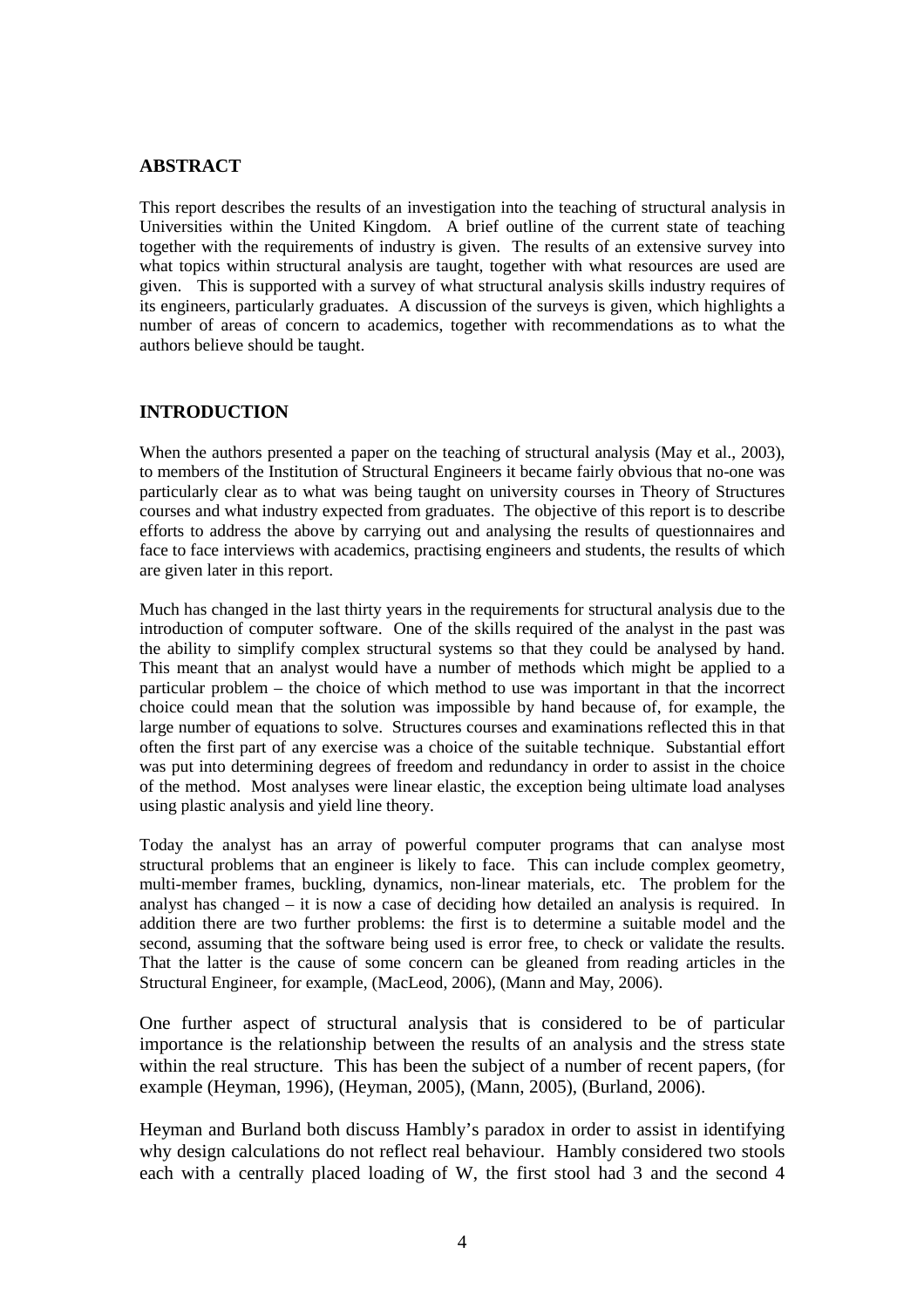symmetrically placed legs. The question was then posed as to what force should the legs be designed for. The three legged stool is statically determinate so the design force is W/3. The four legged stool is not determinate so the assumption made about the boundary conditions becomes important. Assuming that one of the legs is not in contact with the ground, due possibly to a slight difference in the length of the legs or a variation in the ground, then from consideration of equilibrium the force in the diagonally opposite leg will be zero and the forces inn the other two legs will be W/2. An elastic analysis assuming perfect contact would have led to forces of W/4. The problem can be taken further in that if the legs are assumed to have a maximum load capacity W/4, adequate ductility and not to buckle then as the stool is loaded the two loaded legs will carry load and then yield and continue to deform plastically until all four legs are in contact with the ground at which stage these legs will now carry the additional load, until all legs carry W/4. The problem with the design of the stool arises if the legs are manufactured of a brittle material or the legs are likely to buckle – the four legged stool then, counter-intuitively, becomes less economic!

Heyman uses a number of examples, including an elastically designed propped cantilever in which a relatively small settlement causes a significant change in the maximum moment in the member. This example is taken a stage further to show the advantages of plastic design for strength – again demonstrating the role of ductility. As a second example, a rectangular portal frame, is used as a warning about the use of plasticity theory for structures which include members that are prone to buckling. A series of analyses of the structure for the same loading show that the end moments on the column can change from double curvature to single curvature depending on the assumptions, all of which are realistic, made about, in particular the boundary conditions.

These examples illustrate the effect of the assumptions on the analysis and the limitations of elastic analysis when dealing with ductile materials. They also demonstrate that when dealing with members that are prone to buckling or brittle materials there is a need for careful consideration of the sensitivity of the behaviour of the structure due to, for example, boundary conditions. Discussions of this type of structural behaviour need to form part of the teaching within structural analysis. Teaching material for this aspect tends not to be covered in most structures text books which still tend to be orientated towards giving the correct solution for a particular problem.

Having discussed the changes in the approach to structural analysis, it is necessary to consider how these impinge on industry and academia. In industry the requirement is to produce accurate analyses in order to both check and aid the development of a design proposal or, increasingly, to assess an existing structure – this is becoming an increasing requirement and often requires analytical skills of a higher degree than that required when producing new designs. Indeed the current spend on maintenance repair and renewal in Europe is approximately equal to that on new construction, and likely to increase.

The advantages of computer assistance include speed and accuracy, thus, if used correctly, leading to fewer errors. An additional advantage, because of the speed, may be the opportunity to carry out sensitivity studies. The disadvantages may be that the analyst has software that is not suitable for carrying out the required analysis or that is capable and is being used to carry out analyses beyond the analyst's experience and knowledge. Additionally, a false sense of security may occur resulting in inadequate checks on the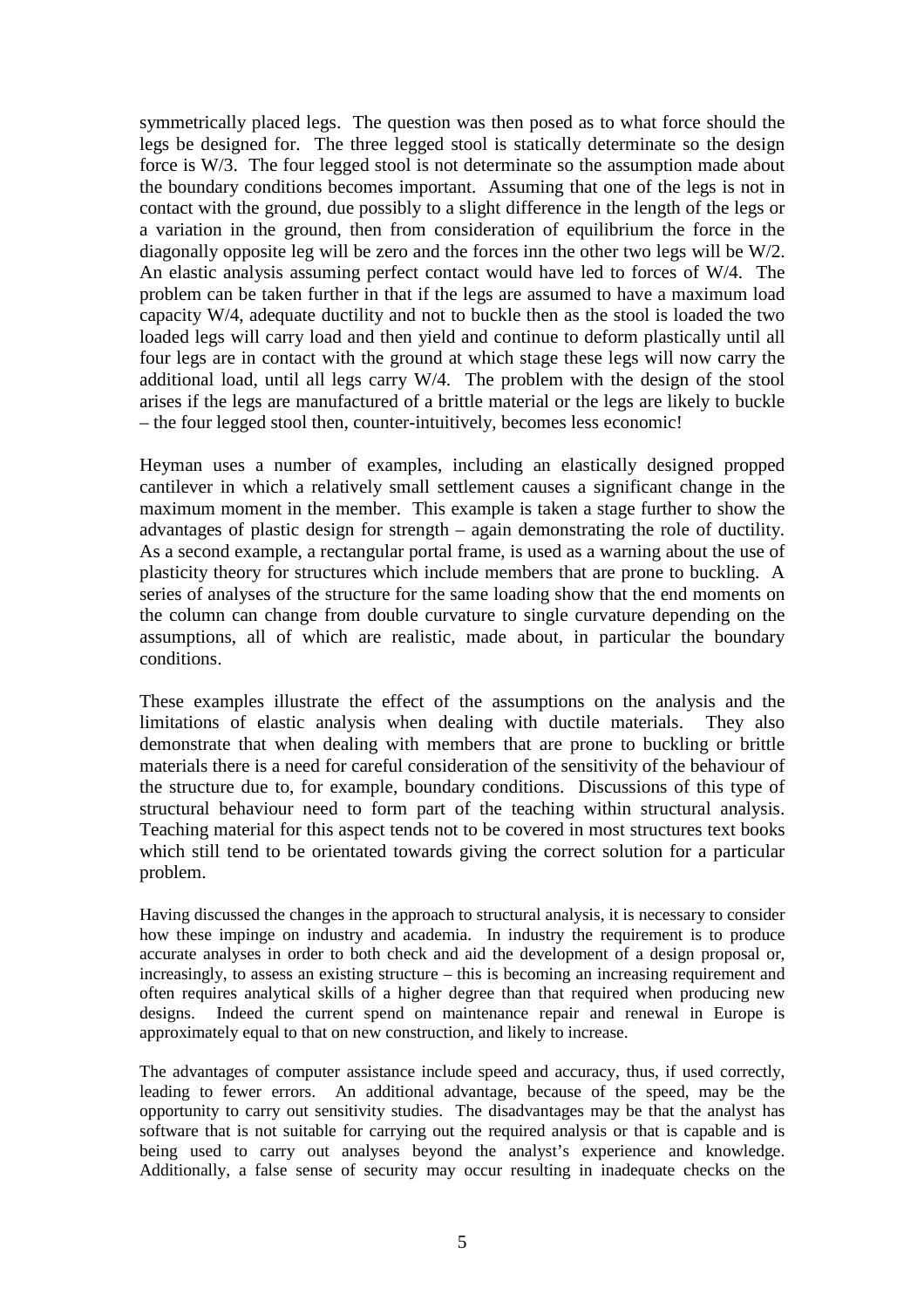validity of the chosen model and the results. A further advantage is the ability to analyse structures that would have been too complex to analyse by hand, for example the Eden project (Jones et al., 2001) and the structures, including the Water Cube, Beijing, described by Carfrae, (Carfrae, 2007).

The effects on academia of the changes in the approach to structural analysis have meant that there has been a shift from teaching numerous techniques for the analysis of indeterminate structures and, more recently, the theory behind computer based methods, to the educated use of software. The teaching of the basic theory, for example the analysis of statically determinate structures, equilibrium and compatibility has remained much the same.

An opportunity exists for the use of computers to aid learning but it appears to the authors that little advantage is being taken of this aid at present other than the use of a computer program to analyse a problem for which a solution already exists and then comparing computer and analytical solutions.

Academia – and particularly engineering courses - face additional problems due to the background that students arrive with at university. Particular problems occur with the mathematics and physics that students have covered prior to university. Whilst the changes in the syllabi may have benefited society as a whole they have caused problems for engineering – these problems are described in great detail in the report of the Engineering Council, (Engineering Council, 2000). Briefly they identified that many students applying for engineering course were not as well equipped in mathematics, particularly mechanics, as they would have been 15 years earlier. It has therefore been necessary to take this into account in the design of engineering courses.

There are a number of further changes that structures courses – along with other components of the syllabus – have had to come to terms with. The broadening of the course content over the past thirty years to include aspects of management, health and safety, environmental issues and sustainability has meant that the time spent on structures has had to reduce. It could be argued that it has been possible to compensate for some of this reduction in time by the reduction of the number of techniques having to be taught. However, there are a number of newer techniques that the graduate should have been introduced to, for example finite element methods, and, increasingly, the requirement of some basic structural dynamics in view of the type of structures now being designed and built.

A further cause for concern arises from the experience of David Brohn, who has employed an identical graduate diagnostic test, (Brohn and Cowan, 1977) of bending moment sketching ability for over 30 years now and finds that the results (always poor) have actually declined in recent years. An average score is around 25%. Presuming that bending moment sketching is a valued skill, and some sort of measure of the understanding of structural behaviour, then something is surely amiss in the teaching and/or learning of structural analysis.

It was in the light of the above that, in order to understand better the teaching of structures at present, the authors therefore set out to

- Obtain a reliable picture of current syllabus contents and teaching practices in structural analysis.
- Discuss with practising engineers the structural analysis knowledge and abilities graduates should have.
- Survey attitudes to proposed changes in the teaching of structural analysis.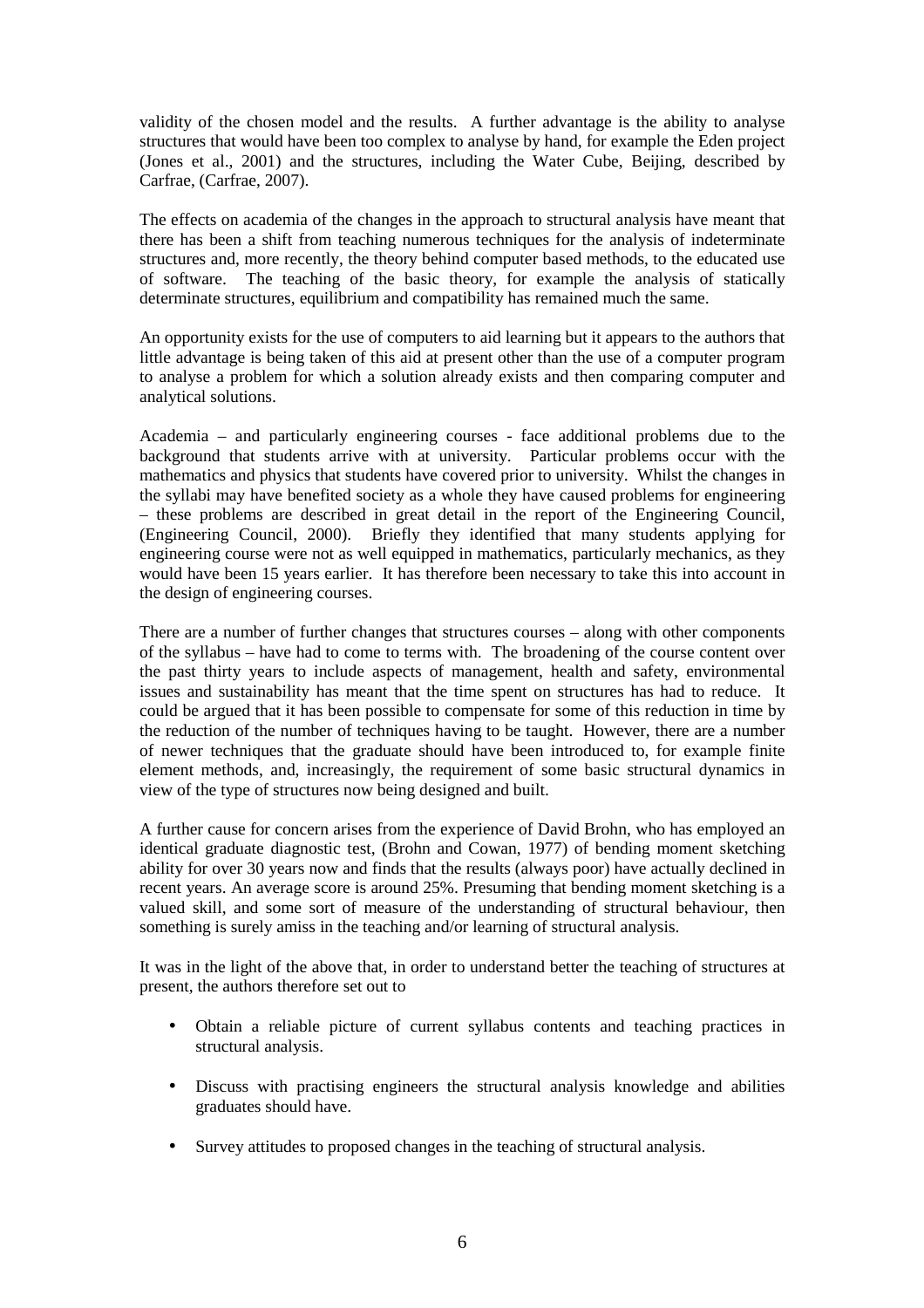• Suggest changes in syllabus content and teaching practices

Whilst the brief for this project was to look at the teaching of structural analysis only it is the authors view that this needs some integration with structural design.

However, it needs to be reiterated that structural analysis is not only part of design but also becomes of prime importance when carrying out structural assessments.

The sections that follow describe the surveys carried out, discuss the results and make recommendations of changes that could be beneficial in the teaching of structural analysis.

#### **SURVEY ANALYSIS**

#### **Background**

A survey of academic (Appendix 1) and industrial (Appendix 2) opinion was undertaken and twenty-five responses were received for each category. The academic responses covered the full range of university departments, both geographically (Aberdeen – Exeter) and in date of institutional foundation (Oxford – Bolton). A somewhat more detailed assessment of the time devoted to varying structural analysis topics was provided by a typical department (Nottingham University) and verified by discussions with colleagues at the universities of Leeds, Loughborough, Manchester, Sheffield and University College London. Student opinion proved somewhat more elusive to survey and the results presented are based on a survey (Appendix 3) of a total of seventy students at Birmingham, Queen's University Belfast, Heriot-Watt, Liverpool, Nottingham and Nottingham Trent Universities.

#### **Importance of analysis capabilities for "structural understanding" and practice**

#### *Survey results*

| <b>Academic</b>        |      | <b>Industry</b>        |      |
|------------------------|------|------------------------|------|
| Hand determinate       | 5.00 | Hand determinate       | 5.00 |
| <b>Buckling</b>        | 4.50 | Theory of Elasticity   | 4.63 |
| Plastic analysis       | 4.33 | <b>Buckling</b>        | 4.45 |
| Hand indeterminate     | 4.04 | Plastic analysis       | 4.18 |
| Torsion                | 3.90 | Hand indeterminate     | 3.90 |
| Theory of Elasticity   | 3.73 | Torsion                | 3.80 |
| Dynamics               | 3.50 | <b>Finite Elements</b> | 3.52 |
| Plates & Shells        | 3.32 | Dynamics               | 3.32 |
| Matrix analysis        | 3.13 | Matrix analysis        | 3.18 |
| <b>Finite Elements</b> | 3.00 | Plates & Shells        | 3.00 |

Table 1 : Importance of analysis capabilities for "structural understanding" (0-5 high)

Table 1 shows the average assessments of the importance for structural understanding of the range of topics commonly included in structural analysis courses. Possibly the most striking feature of the table is the agreement between academics and practitioners. The only significant discrepancy is in respect of "Theory of Elasticity" which may well have been interpreted as "Strength of Materials" by the practitioners as opposed to the assumption of "Plane Stress/Plane Strain Analysis" that was the intended interpretation and would probably have been the understanding of the academics. The over-riding importance of sound capabilities in respect of statical analysis and a clear appreciation of the principles of bucking and plastic analysis were further emphasised in the subsequent qualitative responses.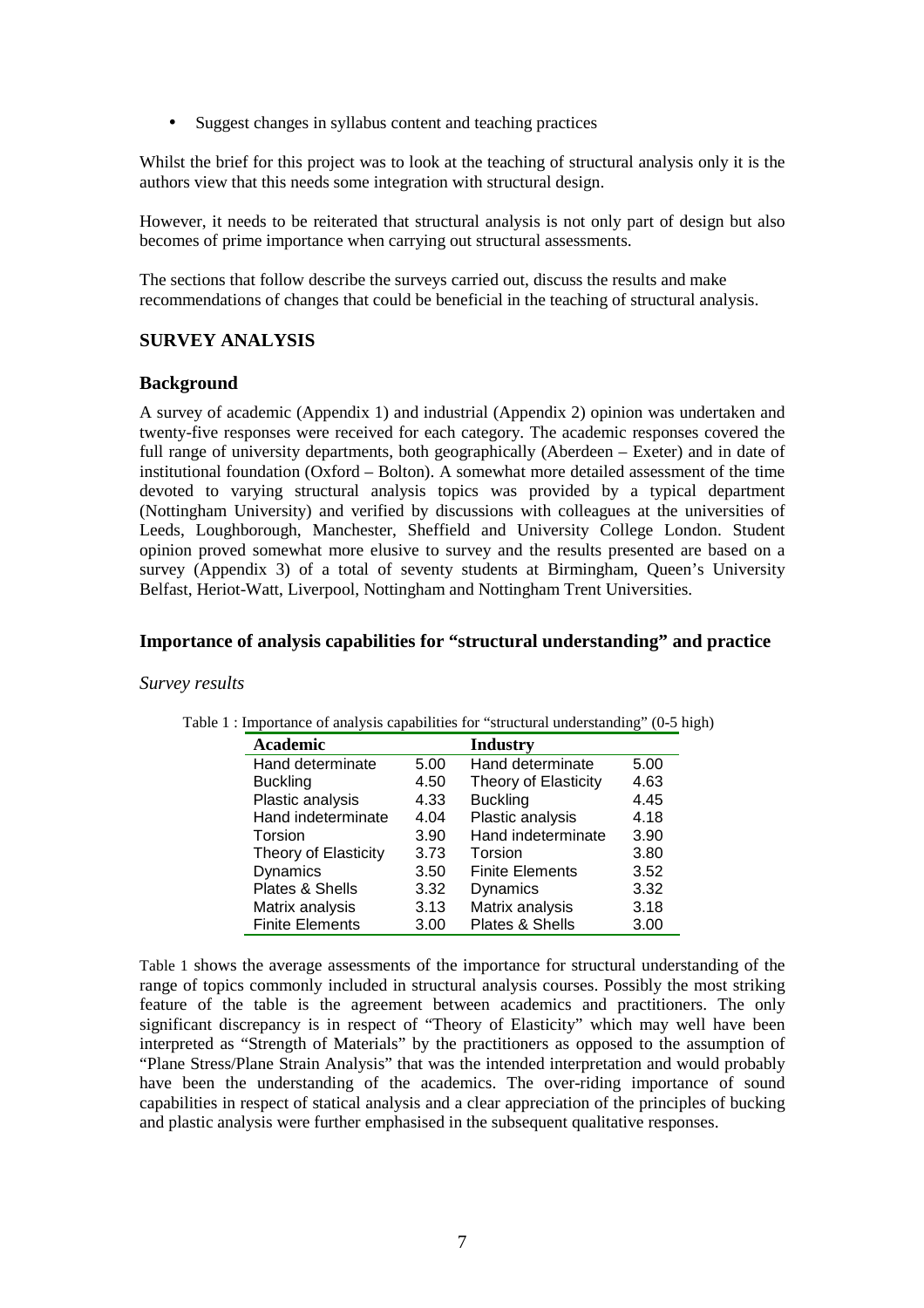| Academic               |      | <b>Industry</b>        |      | <b>Student</b>         |      |
|------------------------|------|------------------------|------|------------------------|------|
| Hand determinate       | 4.88 | Hand determinate       | 4.86 | <b>Buckling</b>        | 4.07 |
| <b>Buckling</b>        | 4.42 | <b>Buckling</b>        | 4.54 | Hand determinate       | 3.96 |
| Plastic analysis       | 3.83 | Plastic analysis       | 3.91 | Hand indeterminate     | 3.93 |
| <b>Finite Elements</b> | 3.61 | Theory of Elasticity   | 3.71 | <b>Finite Elements</b> | 3.48 |
| Torsion                | 3.33 | Torsion                | 3.40 | <b>Dynamics</b>        | 3.47 |
| <b>Dynamics</b>        | 3.32 | <b>Finite Elements</b> | 3.38 | Theory of Elasticity   | 3.42 |
| Theory of Elasticity   | 3.19 | Dynamics               | 3.20 | Torsion                | 3.37 |
| Hand indeterminate     | 3.13 | Hand indeterminate     | 3.22 | Plastic analysis       | 3.35 |
| Plates & Shells        | 2.80 | Matrix analysis        | 2.94 | Plates & Shells        | 3.00 |
| Matrix analysis        | 2.71 | Plates & Shells        | 2.77 | Matrix analysis        | 2.83 |

Table 2: Importance of analysis capabilities for "practice" (0-5 high)

Table 2 shows the relative assessments of analysis topics in relation to their perceived importance for "practice". The agreement between academics and industrialists contrasts somewhat with the student preferences, which might well derive from the students' lack of practical experience, but which does indicate that the importance of different topics in relation to practice might be more vigorously emphasised to students. There is a strong correlation between the academic/industrial assessments of relative importance for practice (Table 1) and understanding (Table 2) with the exception of hand analysis of indeterminate structures. This is valued for understanding (probably in the form of moment distribution, for example) but, given the universal employment of analysis software, is no doubt seen as having much less relevance to practice.

| <b>Topic</b>           | <b>Included</b> in<br>courses $(\% )$ | <b>Topic</b>           | Time<br>$(\%)$ |
|------------------------|---------------------------------------|------------------------|----------------|
| <b>Buckling</b>        | 100                                   | <b>Buckling</b>        | 8              |
| Hand determinate       | 100                                   | Hand determinate       | 25             |
| Hand indeterminate     | 100                                   | Hand indeterminate     | 19             |
| Matrix analysis        | 100                                   | Matrix analysis        | 8              |
| Plastic analysis       | 100                                   | Plastic analysis       | 8              |
| Theory of Elasticity   | 79                                    | Theory of Elasticity   | 3              |
| Torsion                | 79                                    | Torsion                | 4              |
| Dynamics               | 68                                    | Dynamics               | 7              |
| <b>Finite Elements</b> | 58                                    | <b>Finite Elements</b> | 15             |
| Plates & Shells        | 37                                    | Plates & Shells        |                |

Table 3: Inclusion in core course and time devoted to topics (MEng courses only)

Reassuringly, the topics that are considered of most importance for structural understanding and practice are included as core material in all the MEng courses surveyed (Table 3). Matrix analysis may perhaps be considered an anomaly in the sense that its universal inclusion contrasts strongly with its lowly perception in relation to usefulness for either structural understanding or practice. Most analysts would, however, no doubt contend that a basic familiarity with matrix analysis is essential, since it forms the basis of all structural software. Its inclusion in courses is therefore not likely to be contentious, but the time devoted to matrix analysis and some other topics that are not highly rated in respect of relevance to structural understanding and practice might be worth questioning. For example, as shown in Table 3, a typical structural analysis programme can devote almost as much time to the hand analysis of indeterminate structures as to the consideration of determinate systems and more than twice as much time as is spent on buckling theory.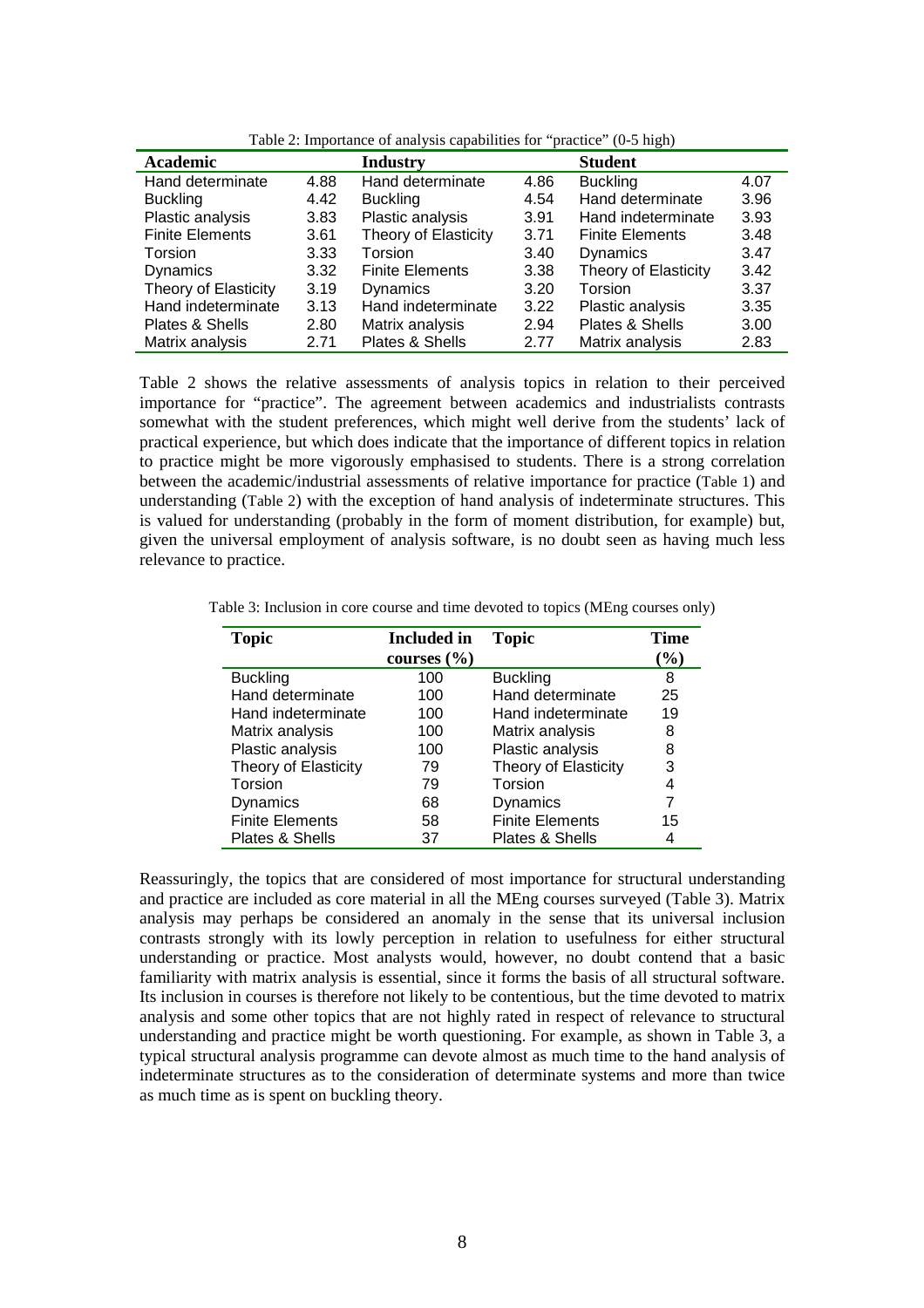| <b>Topic</b>           | <b>Difficulty</b> |
|------------------------|-------------------|
| <b>Finite Elements</b> | 3.85              |
| Plates & Shells        | 3.55              |
| Matrix analysis        | 3.42              |
| Dynamics               | 3.41              |
| Theory of Elasticity   | 3.21              |
| Hand indeterminate     | 3.13              |
| Torsion                | 3.00              |
| <b>Buckling</b>        | 2.96              |
| Plastic analysis       | 2.91              |
| Hand determinate       | 2.22              |

Table 4: Perceived student difficulty of topics (0-5 high)

The inverse correlation of the degree of difficulty perceived by students (Table 4) in relation to the perceived importance of the topics (Table 1 and Table 2) is encouraging in that it suggests that high standards in these topics should be readily obtainable.

#### *Summary and suggestions*

- The hand analysis of statical systems, knowledge of buckling phenomena and an appreciation of plastic theory are the qualities most prized in relation to both an acquisition of structural understanding and for relevance to practice.
- Students appear to be unaware of the relative importance of topics to practice and more might be done to emphasise this aspect. An example might be the importance of determinacy in relation to possible redistribution effects when structures are loaded beyond their elastic limit.
- The proportion of time devoted to the hand analysis of indeterminate structures is large compared to the relevance ratings of the topic, while the time devoted to bucking is relatively small. This is probably due to the extent of the appropriate mathematical theory that applies to the two topics. However it may be that the time spent on indeterminate structure theory/solution techniques could be reduced and that devoted to buckling could be enhanced (possibly through case study material, model construction/testing, laboratory investigation or similar practically oriented learning strategies).
- Students following only the core analysis programme of a typical MEng course are more likely than not to have no background in plate and shell theory.
- Students consider the topics rated most effective for understanding and practice to be the easiest.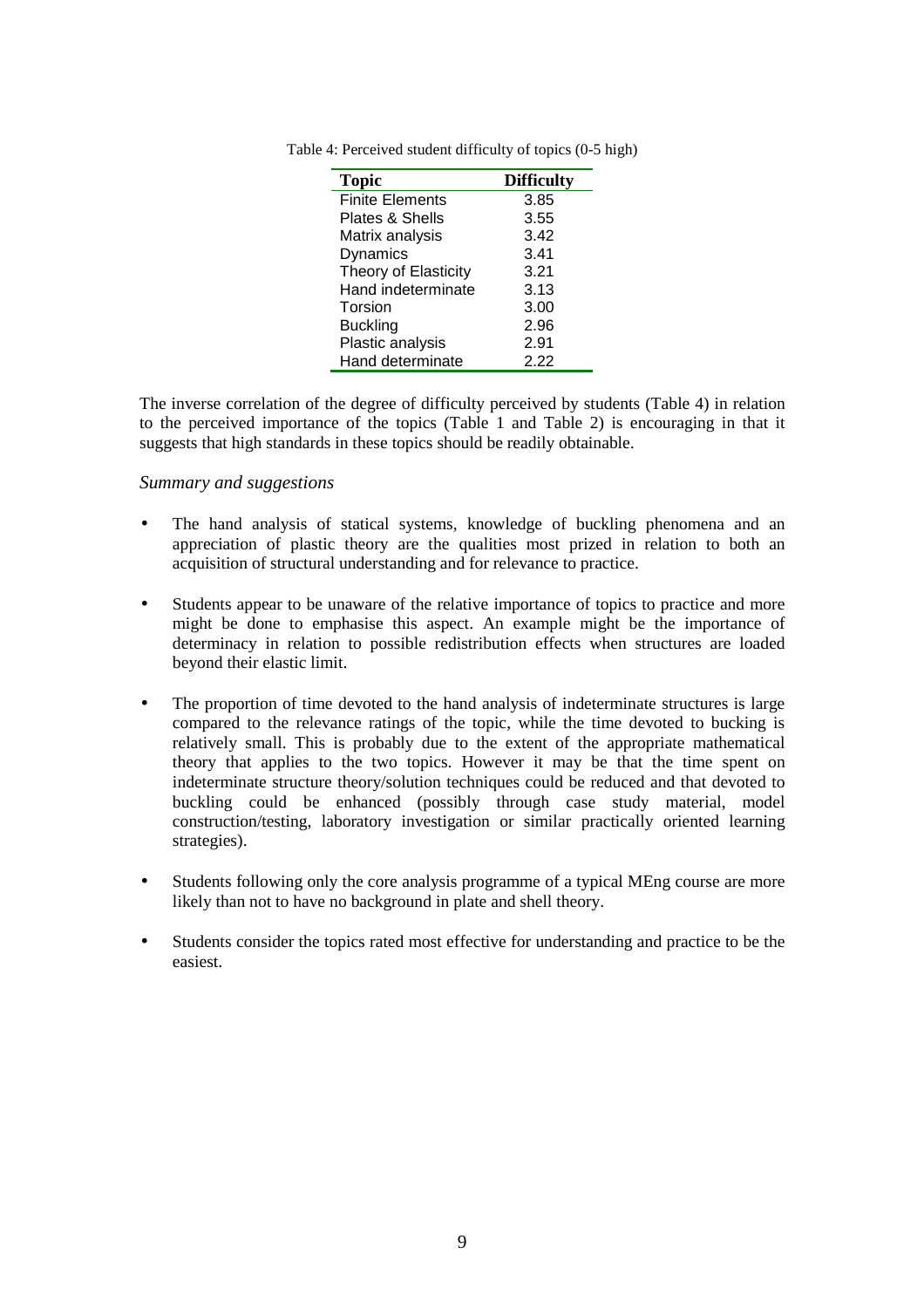#### **Importance of skills/competencies for "structural understanding" and practice**

| Academic                             |      | Industry                             |      |
|--------------------------------------|------|--------------------------------------|------|
| Conceptual design/Approx. analysis   | 4.82 | Conceptual design/Approx. analysis   | 4.85 |
| Patterns of behaviour                | 4.43 | Patterns of behaviour                | 4.52 |
| Laboratory skills & investigations   | 3.96 | Case/project studies                 | 4.00 |
| Case/project studies                 | 3.83 | Study failures/historical structures | 3.81 |
| Use of physical models               | 3.79 | Laboratory skills & investigations   | 3.83 |
| Computer analysis skills             | 3.39 | Computer analysis skills             | 3.34 |
| Study failures/historical structures | 3.38 | Use of physical models               | 3.42 |

Table 5: Importance of skills and competencies for "structural understanding" (0-5 high)

Table 6: Importance of skills and competencies for practice (0-5 high)

| <b>Academic</b>                      |      | <b>Industry</b>                      |      |
|--------------------------------------|------|--------------------------------------|------|
| Conceptual design/Approx. analysis   | 4.91 | Conceptual design/Approx. analysis   | 4.95 |
| Patterns of behaviour                | 4.38 | Patterns of behaviour                | 4.57 |
| Computer analysis skills             | 4.26 | Computer analysis skills             | 4.28 |
| Case/project studies                 | 3.82 | Study failures/historical structures | 3.76 |
| Study failures/historical structures | 3.24 | Case/project studies                 | 3.31 |
| Laboratory skills & investigations   | 2.70 | Laboratory skills & investigations   | 2.76 |
| Use of Models                        | 2.58 | Use of Models                        | 2.61 |

Table 5 and Table 6 indicate the importance attached to various skills and competencies in respect of relevance to structural understanding and practice. Again the agreement between the academics and industrialists is striking and demonstrates a consensus that conceptual design, approximate analysis abilities and familiarity with standard patterns of structural behaviour are the most highly prized competencies for both structural understanding and relevance to practice. "Hands-on" activities such as the use of models and laboratory skills/investigations are less favoured, while computer analysis skills are considered valuable for practice but relatively unhelpful for the promotion of understanding. On the other hand, when the students rated the effectiveness of a variety of learning approaches (Table 7) "hands-on" type approaches rated highly with laboratory tests and investigations and the use of models being valued for the promotion of understanding. Students, however, agree with the academics and practitioners that computer based approaches, whether based on the use of CAL, internet or structural software, are of limited use for the promotion of structural understanding.

| Table 7: Student assessment of the usefulness of different learning approaches for "structural" |  |
|-------------------------------------------------------------------------------------------------|--|
| understanding" $(0-5$ high)                                                                     |  |

| <b>Learning approach</b>          |      |
|-----------------------------------|------|
| Problem solving classes           | 4.14 |
| Qualitative Work                  | 3.98 |
| Use of models                     | 3.91 |
| Laboratory tests & investigations | 3.75 |
| Lectures                          | 3.74 |
| Use of textbooks                  | 3.42 |
| Liaison with fellow students      | 3.38 |
| Case studies                      | 3.31 |
| Study of failures                 | 3.12 |
| CAL                               | 3.08 |
| Computer analyses                 | 3.05 |
| Liaison with non-students         | 3.03 |
| Study of historical structures    | 2.57 |
| Use of internet                   | 2.29 |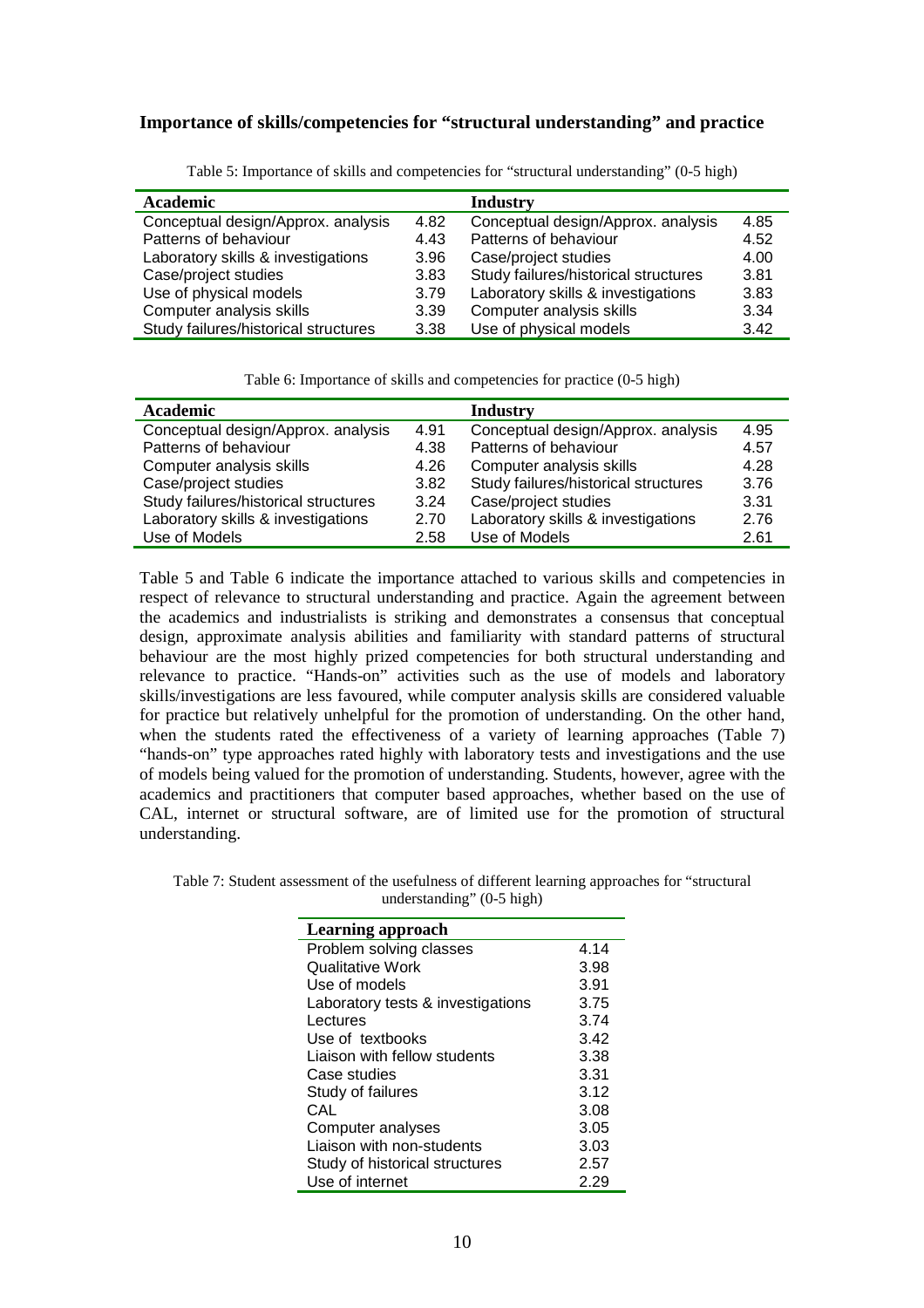#### *Summary and suggestions*

- Conceptual design, approximate analysis abilities and familiarity with standard patterns of structural behaviour are the most highly valued abilities for both structural understanding and relevance to practice. It is, however, unlikely that either substantial time or effort is devoted to the development of these attributes, and, more particularly, their assessment, within current university programmes.
- Laboratory skills and investigations are thought valuable for the development of structural understanding by both academics and students.
- Computer skills are considered important for practice but not helpful in the development of understanding.

#### **Student views on structural analysis learning**

#### *Relationship of structural analysis to other topics studied*

Table 8 indicates that students consider structural analysis to be highly relevant to practice but difficult and not of outstanding intrinsic interest. Students should therefore be motivated by the presumed practical relevance and require teaching and learning approaches that mitigate the perceived difficulty of the topic and inspire interest in it.

Table 8: Structural analysis rating (0-5 high) relative to other topics studied

| Rating |
|--------|
| 4.01   |
| 4.00   |
| 3.68   |
|        |

#### *Usefulness/interest of different learning approaches*

Table 9: Rating of learning approaches in respect of assessment success and interest (0-5 high)

| <b>Assessment success</b>         |      | <b>Interest</b>                   |      |
|-----------------------------------|------|-----------------------------------|------|
| Problem solving classes           | 4.38 | Use of models                     | 4.00 |
| Lectures                          | 4.02 | Study of historical structures    | 3.63 |
| <b>Qualitative Work</b>           | 4.00 | Case studies                      | 3.61 |
| Textbooks                         | 3.62 | Study of failures                 | 3.40 |
| Liaison with fellow students      | 3.53 | Laboratory tests & investigations | 3.33 |
| Laboratory tests & investigations | 3.27 | Problem solving classes           | 3.16 |
| Case studies                      | 2.99 | Lectures                          | 3.06 |
| Liaison with non-students         | 2.97 | <b>Qualitative Work</b>           | 3.04 |
| Use of models                     | 2.78 | Use of internet                   | 2.85 |
| CAL                               | 2.73 | Computer analyses                 | 2.82 |
| Study of failures                 | 2.63 | Liaison with fellow students      | 2.75 |
| Computer analyses                 | 2.59 | CAL                               | 2.57 |
| Use of internet                   | 2.27 | Liaison with non-students         | 2.49 |
| Study of historical structures    | 2.14 | Use of textbooks                  | 2.40 |

Table 9 indicates a tendency to an inverse relationship between the assistance found from various learning approaches in enhancing success in assessments and the interest generated by them. Much naturally depends on the teaching and learning styles adopted in the institutions surveyed and the "Qualitative Work" results, for example, might be a case of a local effect, given its extremely high rating for assessment success and relatively low rating for interest.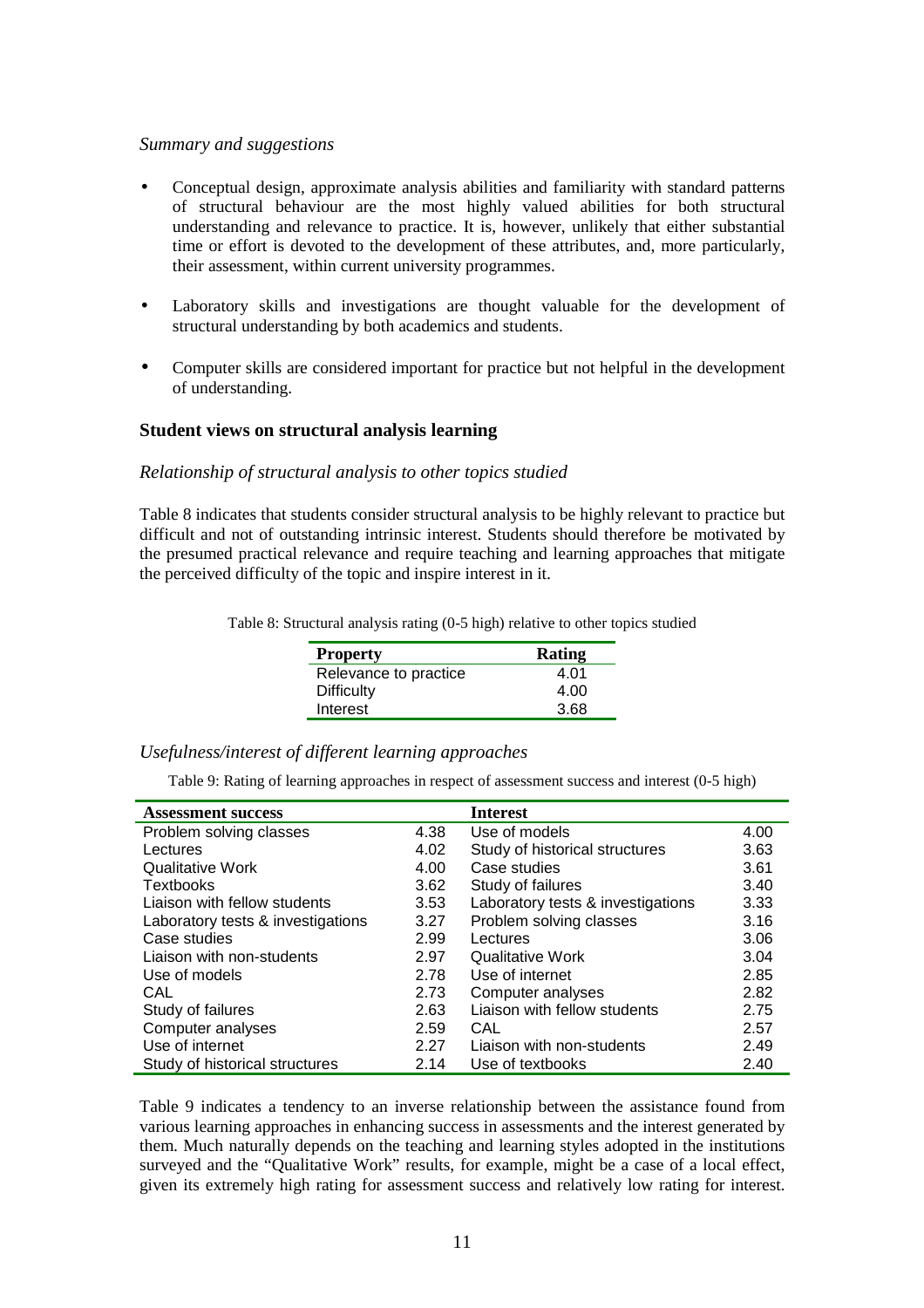The findings of Table 9 were reinforced by student responses to a request for the best features of their analysis courses. This produced typical responses of *"Anything practical!"*; *"Design, make and break was top-notch, laboratories, worked example classes"*; *"Examples and relationship to practice";* or *"Practical laboratory work; self discovery".* One very much hands-on approach that has been developed in recent years is the "Constructarium" that Imperial College has pioneered at the Bircham Newton centre (Imperial College, 2006).

The general inverse relationship between learning approaches that promote assessment success (and hence, presumably, mitigate the difficulties of the topic) and those that motivate students) poses a dilemma in terms of educational strategy. Most courses currently emphasise the learning approaches that most strongly align with assessment success, there being, perhaps a tendency to regard the interest strong approaches as additional, "luxury" items. An assessment strategy that was weighted towards the "hands-on" activities that student find motivational would face the logistical and expense problems of ensuring equitable assessment, high staff involvement and ensuring that a full range of analytical/theoretical material is covered. These concerns did in fact lead to the abandonment of a Problem Based Learning approach to engineering education that was experimentally trialled at the University of Manchester some years ago. Although never implemented in Civil Engineering, the approach is still employed by some courses at the university (University of Manchester, 2006). In Denmark, however, the University of Aalborg was set up in 1974 specifically to promote Project Based Learning and has been operating on this basis ever since (Kjersdam and Enemark, 1994).

#### *Summary and suggestions*

- Students appreciate the importance and relevance to practice of structural analysis but find the topic difficult and interest needs to be further stimulated.
- Learning approaches (problem classes and lectures for example) that favour currently employed modes of assessment do not rate highly in terms of student motivation. More weighting might be given to approaches that generate interest (models and case studies, for example) and innovative ways of motivating students need to be explored.
- In common with the promotion of student understanding, computer based learning approaches (internet, CAL, computer analyses) rate poorly for either assistance with assessments or for interest value.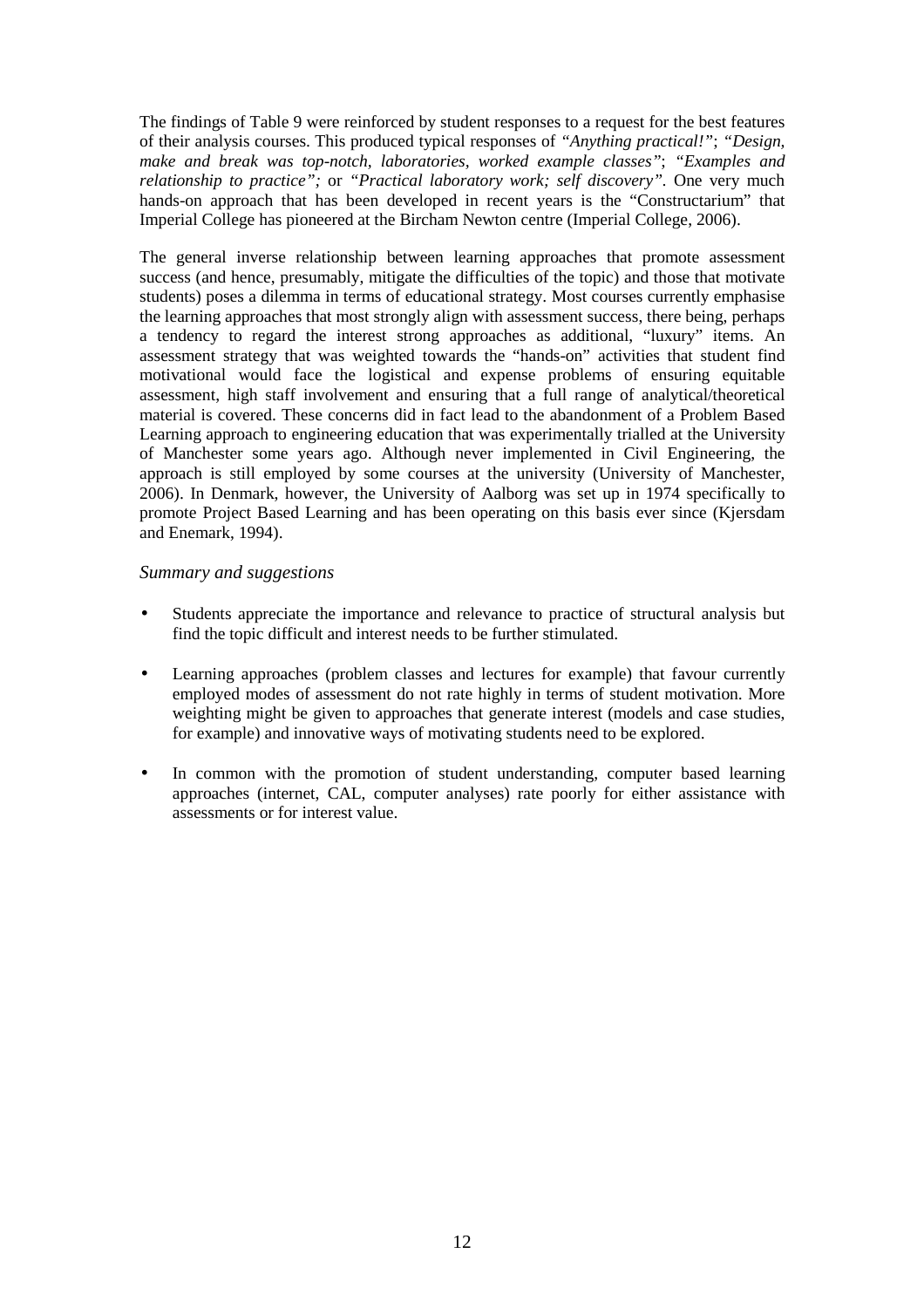#### **Learning aids**

*Textbooks* 

Table 10: Recommended texts for different aspects of analysis **Text** Citations No. texts Statically determinate structures 19 Hulse & Cain **Structural Mechanics** 4 (Seward call 1) 4 (Seward call 1) 4 (Seward call 1) 4 (Seward 2) 4 (Seward 2) 4 (Seward 2) 4 (Seward 2) 4 (Seward 2) 4 (Seward 2) 4 (Seward 2) 4 (Seward 2) 4 (Seward 2) 4 (Seward 2) 5 Seward Understanding Structures 4 Bhatt & Nelson **Structures** Hibbeler Statics & Mechanics of Materials 3 Megson Structural & Stress Analysis 3 Statically indeterminate structures 14 Coates, Coutie & Kong Structural Analysis 7 Ghali & Neville **Structural Analysis** 4 Williams & Todd Structures: Theory & Analysis 4 Bhatt & Nelson Structures 3 Finite elements 12 Williams & Todd Structures: Theory & Analysis 3 Approximate analysis 4 Brohn Understanding Structural Analysis 2 Hambly **Structural Analysis by Example** 

The texts cited more than twice (once in the case of approximate analysis) as being recommended to structural analysis students are shown in Table 10. A striking feature is the large number of texts (full lists in Appendix 4) recommended for all categories apart from approximate analysis and that no single text dominates any category, although, somewhat surprisingly, the text that received the most citations of all (Coates, Coutie & Kong) must be rather dated since the last edition appeared in 1988. Obviously texts are chosen to reflect the orientation of courses and the personal preferences of teachers but there is perhaps an implication that there is a lack of outstanding texts. This may be particularly the case in respect of "approximate analysis" texts where only three books were cited and the two most favoured (Brohn and Hambly) are quite different in character.

Students, if anything, were less enthusiastic about the use of textbooks than academics. When asked to cite an analysis text that had been found particularly useful, few did so. The citations that were made tended to refer to reference books such as *The Steel Designer's Manual* or Fiona Cobb's *Structural Engineer's Pocket Handbook*. There were also a number of replies along the lines of "*used very few"*, the overall implication being that students preferred to work from the lecturer's course specific notes, producing comments such as *"haven't used any, I always rely on the lecture notes and tutorial questions, and still score highly".* One department did clearly use a course text and this produced at least one favourable comment saying that the text had *"very good examples but the book is expensive".* However, most students gave the impression of agreeing with comments such as *"There are very few textbooks which explain structural analysis in easy-to understand terms. Most assume that we have a sound knowledge of structural analysis already"* Students therefore relied on *"Lecture notes and good luck*". For one of the authors, the final word on the matter goes to the student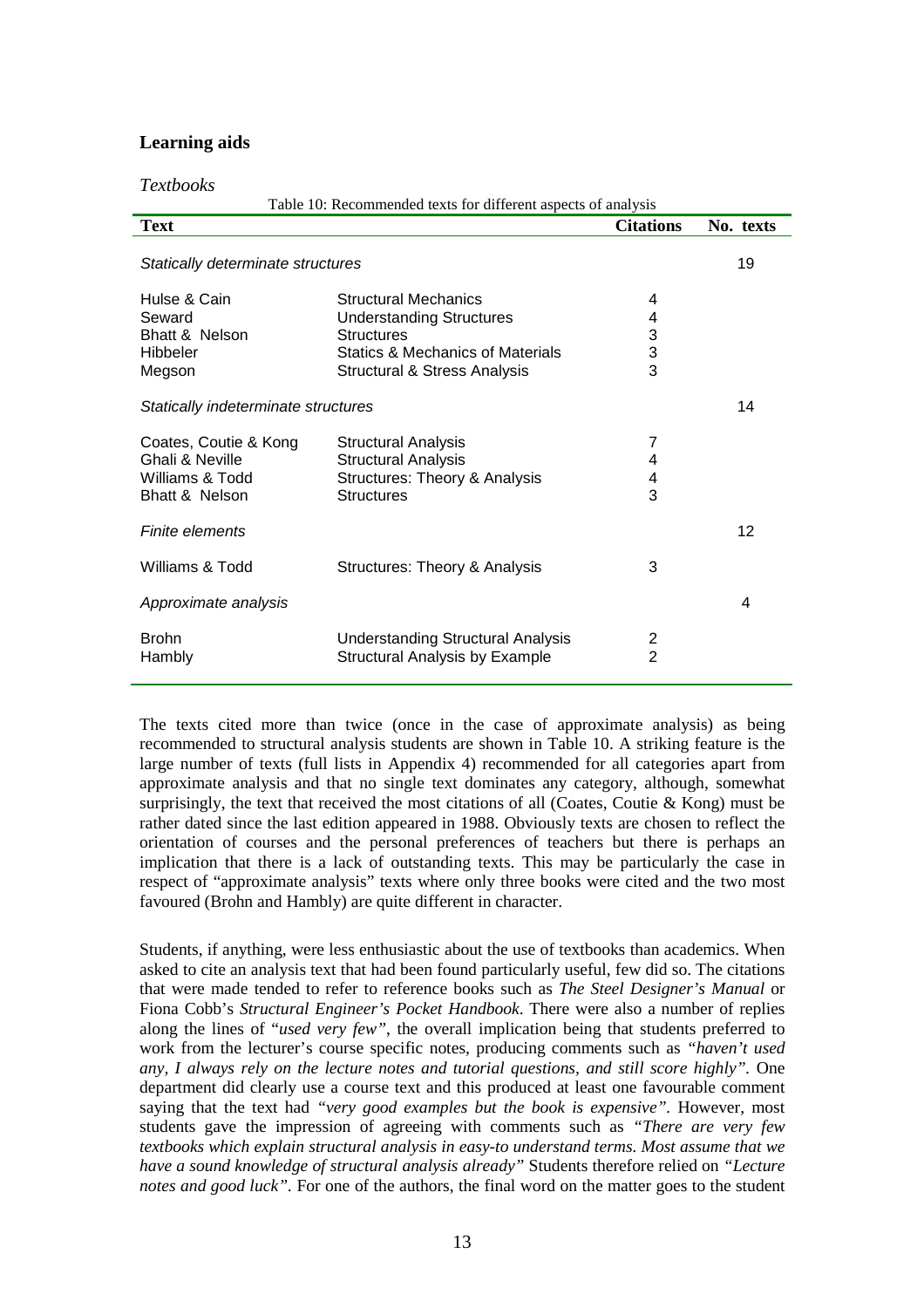who replied *"The only book I have found useful is 'Linear Structural Analysis' by David Johnson"* (Johnson, 2004)*.*

#### *Summary and suggestions*

- A wide range of analysis textbooks are recommended, there being no clear favourite in any of the three categories surveyed.,
- There is little enthusiasm for the use of textbooks, especially from students. As indicated in Table 9, students consider textbooks to be the least interesting learning approach, although they can be found moderately useful for success in assessments (by reference to worked examples?).
- In a number of cases, local loyalty plays a part with a text authored by a past or present university member being recommended at the institution. It may be, therefore, that a text prepared by a group of academics from a range of institutions and offering, in particular, a wider range of problems for student solution might be more successful than current texts.
- Few texts on "approximate analysis" are recommended.

#### *Computer Aided Learning (CAL)*

Table 11 : Citations for use of CAL packages

| <b>CAL</b> package | <b>Citations</b> |
|--------------------|------------------|
| <b>CALCRETE</b>    | 8                |
| <b>STEELCAL</b>    | З                |
| <b>DEFLECT</b>     |                  |
| <b>DrBeam</b>      |                  |
|                    |                  |

Four CAL packages were cited as being available for students at different institutions, but, as shown in Table 11, only CALCRETE was at all reasonably widely utilised. In no case was it stated that CAL was formally integrated into a course. Indeed, in a number of instances it was specifically made clear that while CAL material was available its use was left entirely to student discretion. Contact details of the cited packages and selected others are provided in Appendix 5.

#### *Summary and suggestions*

• Despite the large budgets that have sometimes been devoted to the production of CAL material, there is very little enthusiasm for its formal adoption within courses.

#### **Academic views on the nature of analysis courses**

#### *Innovative/distinctive features*

The pressure analysis courses currently experience from competing topics was graphically illustrated by one response in this category which considered that the distinctive feature of the course was that *"we still teach it at all levels".* More generally, the claims made in this category tended to mirror the ethos of particular institutions, so that engineering science based courses, such as Aberdeen and Exeter, tended to emphasise the benefits of cross-discipline working and "older" institutions, such as Cambridge and Glasgow, tended to "*concentrate on*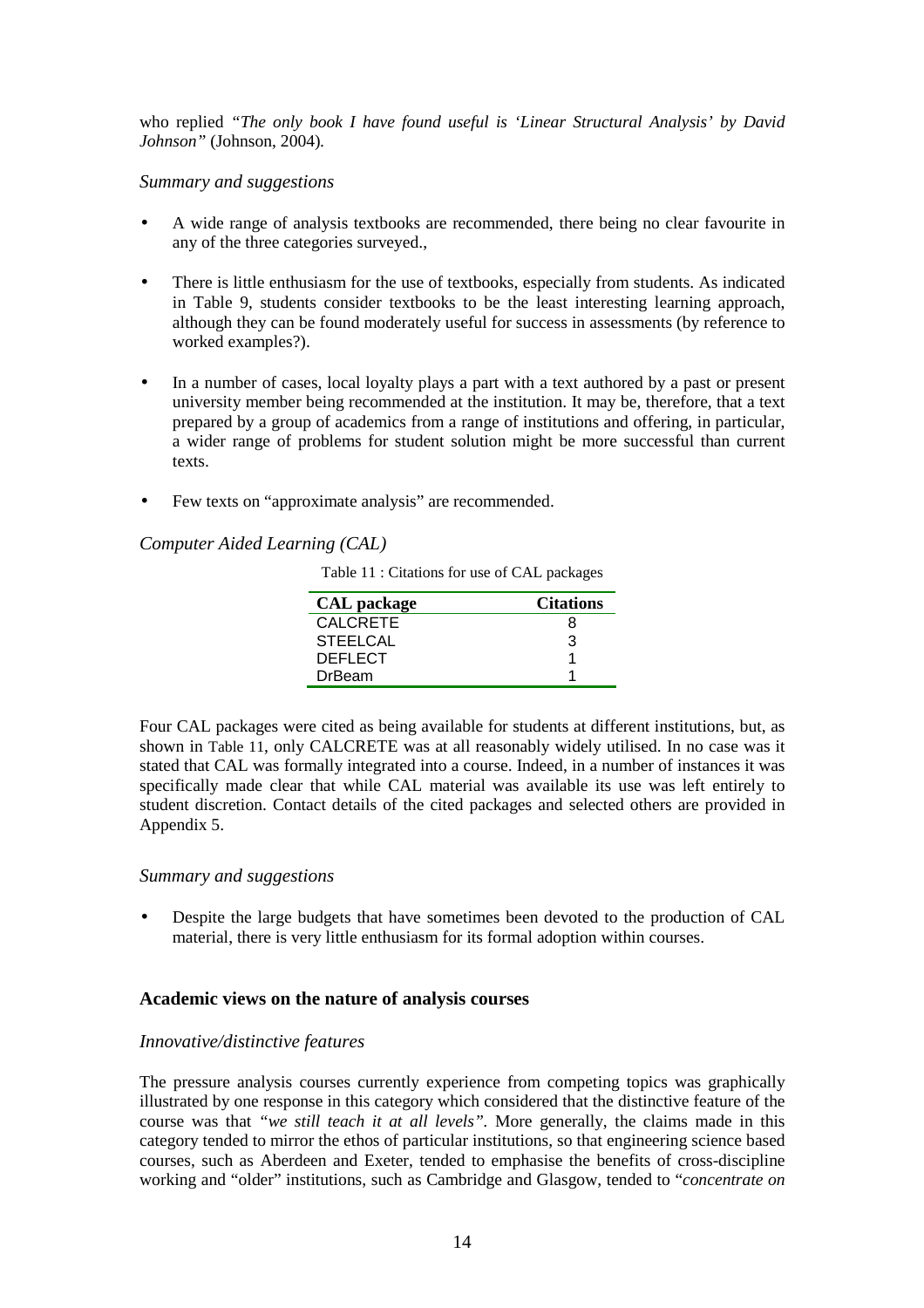*theory*" or were "*deliberately analytical*". Others cited a commitment to the integration of design and analysis and a number had features stemming from their research expertise, such as dynamics at Oxford or cable nets at Warwick. Overall, Birmingham probably accurately represented the practice of the majority in aiming to provide a *"combination of formal, qualitative, analytical and practical studies".*

#### *Integration of analysis and design*

A full spectrum of practices was reported, from Aberdeen where analysis and design are *"fully integrated"* to Cambridge where there is *"very little – emphasise ability to analyse is not ability to design"*. The majority of respondents cited some integration of analysis and design, commonly in the later stages of the course and often through the medium of design projects. Many expressed aspirations towards more integration, since integration was typically considered to be *"desirable from educational, motivational and pass-rate perspectives"*. A number of respondents cited time constraints as limiting the amount of integration that was possible but, perhaps surprisingly, none mentioned limitations due to available academic expertise.

#### *Summary and suggestions*

- The distinctive features and the amount of integration of analysis and design that is achieved in course are both extremely variable and, if anything, perhaps tend to reflect institutional ethos rather than assessed educational objectives.
- No one department stands out as being particularly innovative in its analysis teaching. Maybe the topic does not encourage or need a radical approach.
- Many would hope to integrate design and analysis more, especially in the later stages of the course, if time and time-tabling constraints allowed.

#### **Student views on the nature of analysis courses**

#### *Problems in learning analysis and ways to overcome these*

A minority of students took a mechanistic view of their analysis course and cited, for instance, the main problem to be "*exams*" and that the most promising solution was "*doing examples, less focus on theory... leave that to the maths people".* Complaints that the subject involved *"long derivations, hard to follow"* were also typical. These occasional backwoodsmen apart, however, it was surprising to find students broadly in agreement with academics and industrialists in considering that the main problems are "*understanding why/how structures work and getting that clear in your head before starting the analysis"* and *"...understanding …concepts such as BM/SF…stems from student's inability to physically appreciate such principles"*. Solutions cited included "*lab experiments/Design, Make, Break help";* "*worked examples are clearest way";* and "*seeing how things work in a real situation".* Individual students obviously found particular approaches best suited their personal mental framework and one student, for instance, commented that *"main problem for me is understanding how various structures act under different loading conditions. The use of computer analysis is the best way of overcoming this…".* 

#### *Integration of analysis and design*

Although limited to the six institutions surveyed, students generally exhibited more enthusiasm for enhanced integration of analysis and design than the academics. Most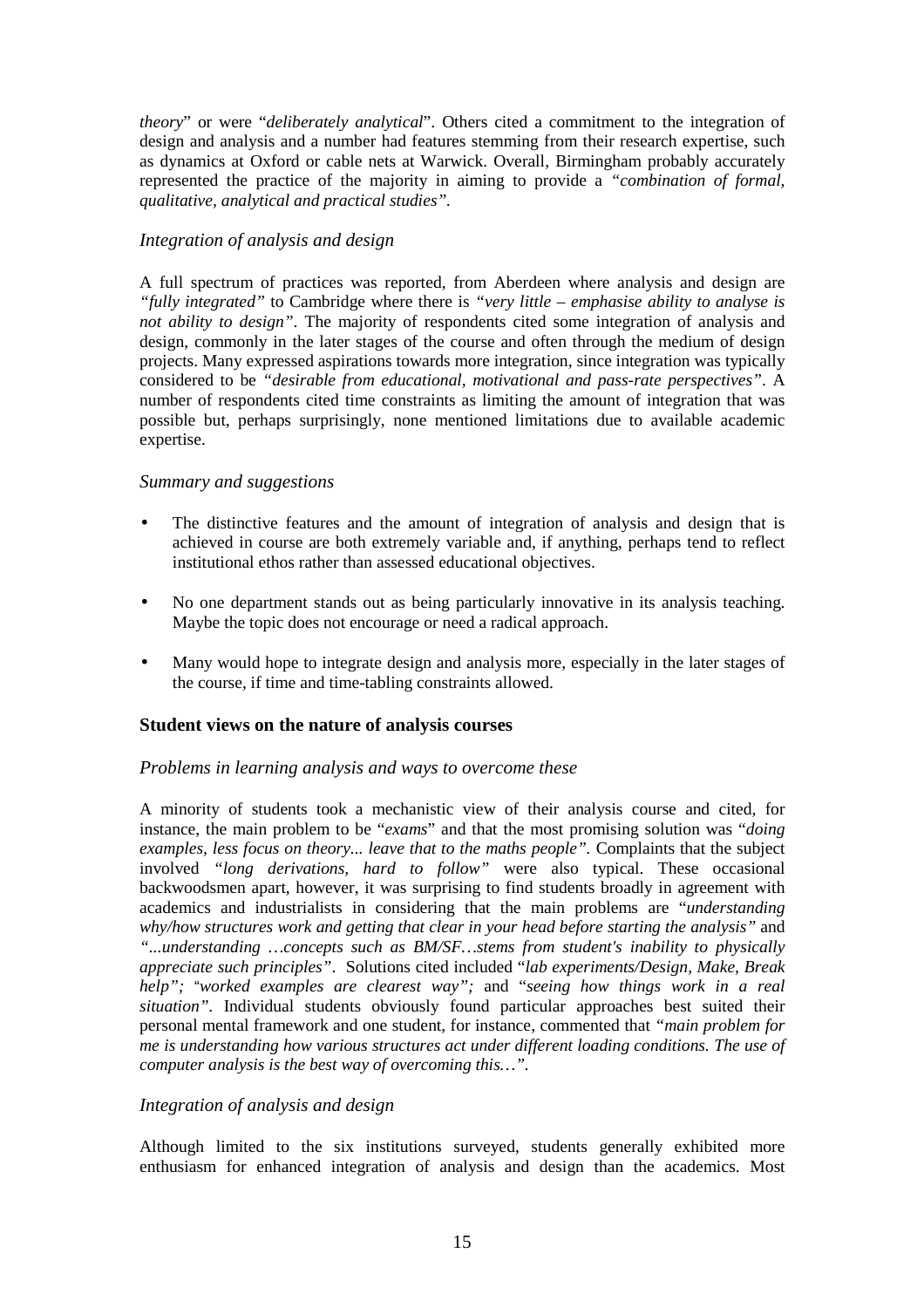favoured increased integration and this was expressed most forcefully by the comments "*more would help understanding and also increase enjoyment"* and *"the more advanced structures course has little emphasis on design and this can sometimes make it difficult to see the point of studying such topics".*

#### *Summary and suggestions*

- Students appreciate that the main problems in coming to terms with analysis lie in developing an "*understanding of material and structural element behaviour".* Increased efforts to increase understanding should therefore meet with the approval of the majority of students; although an examination focussed, mechanistically minded minority exists.
- A range of student experience is probably desirable, given that cited helpful approaches varied considerably.
- Students generally favour increased integration of analysis and design.

#### **Academic use of structural analysis software**

Since a major spur for the survey, and the investigation more generally, was to explore the impact of the availability of analysis software on teaching practice, the views of both academic and industrial survey respondents were sought in respect of practices and implications associated with the universal usage of structural software.

One of the main aspects of any modelling is the ability of the analyst to be able to carry out verification and validation of the model, the method of analysis, the analysis tools and the results. In this report the definitions given in Guidelines for the use of computers in engineering calculations (IStructE, 2002) which defines 'verification' as the consideration of whether the model has been correctly implemented and "validation" as consideration of whether the model is capable of satisfying the requirements have been adopted.

#### *Software employed*

Academic institutions commonly cited the use of more than one analysis software system so that there were a total of 40 citations from the 25 academic replies. Multiple replies commonly resulted from the use of one package for frame analysis and one for finite element (continuum) analysis. The software packages that received three or more citations are shown in Table 12. A further 10 systems received one or two citations. Both staff and students reported relatively trouble free operation of the various packages. The learning time for the more extensive finite element packages is obviously longer, and produced student comments such as *"Found it difficult to begin with...got easier as use.. increased"*. This type of experience has prompted the use of frame specific software in the early stages of some programmes.

| Table 12: Software used as cited by academic respondents (40 total citations) |  |  |  |  |  |
|-------------------------------------------------------------------------------|--|--|--|--|--|
|-------------------------------------------------------------------------------|--|--|--|--|--|

| <b>Elastic analysis software</b> | <b>Citations</b> |
|----------------------------------|------------------|
| <b>QSE</b>                       |                  |
| Oasys                            | 5                |
| Ansys                            |                  |
| <b>LUSAS</b>                     | З                |
| <b>MASTAN</b>                    | ว                |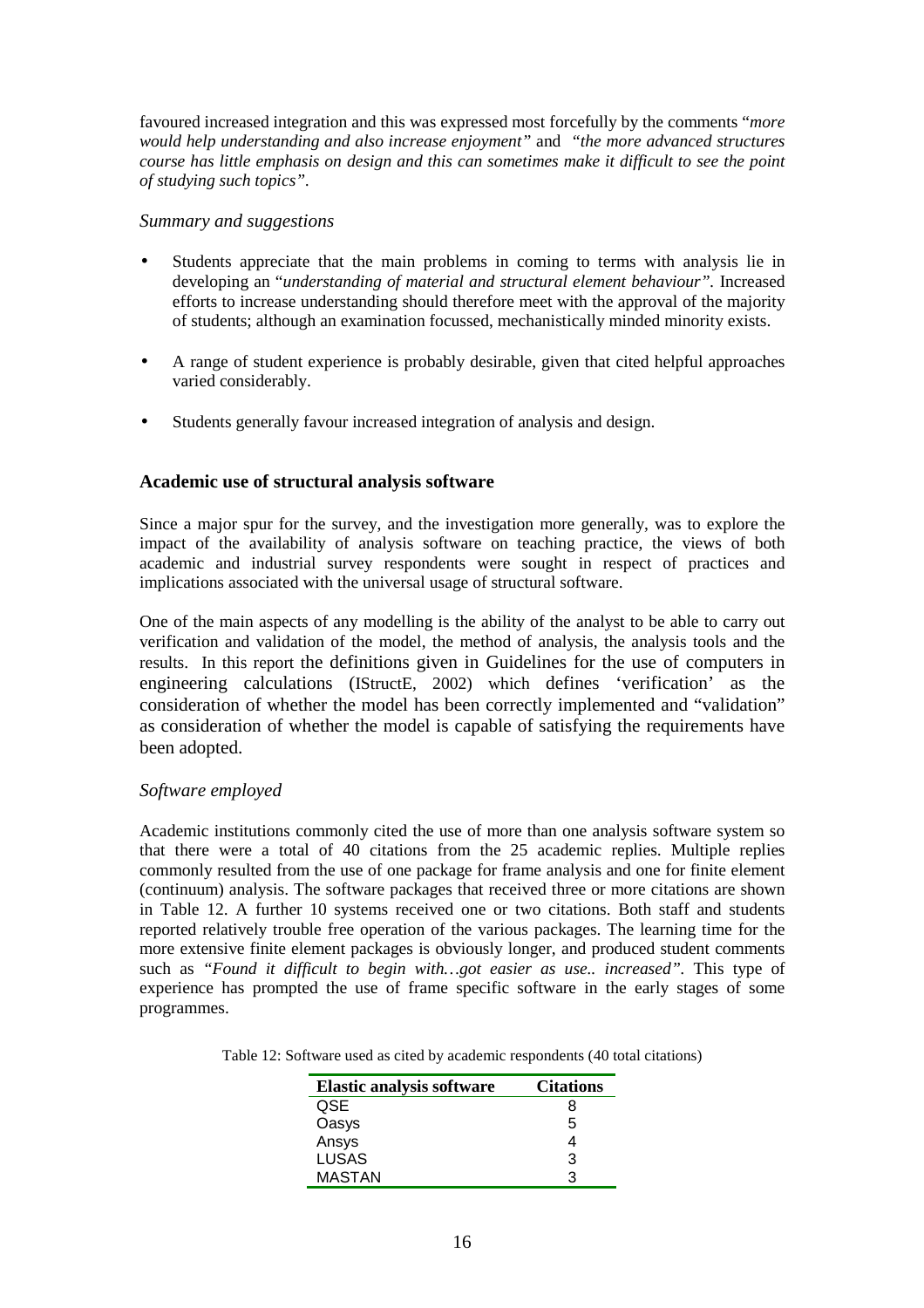#### *Software usage*

Analysis software is overwhelmingly used for undertaking sample analyses and in conjunction with design projects. A limited number of departments expect some programming to be undertaken and others specifically undertake computer modelling; case studies (Johnson, 1989); or computer investigations (Rafiq and Easterbrook, 2005).

#### *Verification of software results*

Verification of results is generally undertaken by a mixture of equilibrium checks, approximate hand calculations and qualitative assessment of deflected shapes and stress resultant distributions. The respondent from Exeter emphasised that all verification needs to follow the Napoleonic code prescription of *"guilty until proved innocent".* No reference was made to the use of more formal validation and verification schemes that have been promoted in recent years (MacLeod, 2005 and IStructE, 2002).

#### *Summary and suggestions*

- Universities operate a wide range of structural analysis systems with no one provider dominating. Many institutions introduce students to at least two different packages, typically one for frame analysis and one for continuum analysis.
- Software usage tends to be confined to relatively routine sample analyses and as an adjunct to design projects.
- Students are not generally introduced to formal validation and verification schemes schemes for computer analysis.

#### **Industrial experience of graduates' ability to use analysis software appropriately**

#### *Problems encountered by graduates and mistakes made*

The main problems cited centred on a lack of appreciation of structural behaviour; an inability to model appropriately (especially support conditions); and insufficient experience to "predict" results intuitively or by approximate calculations. These concerns were also echoed by one of the student respondents who considered that the difficulty was *"correct modelling ….(such as the boundary conditions…)"*The principal sources of mistakes were suggested to be problems with axes and sign conventions and a lack of appreciation of the limitations of elastic analysis that could lead to *"an obsession with high elastic stresses"* or a failure to appreciate the non-linear, time-dependent behaviour of a material such as concrete. Overconfidence in computer results was further widely considered to lead to an uncritical acceptance of computer generated analyses.

The general consensus on how to improve matters was to give additional emphasis on hand calculations, especially based on approximate models; to study cases from practice; and a greater concentration on basic material properties and the assumptions underlying different types of analysis, especially plastic in relation to elastic analysis.

#### *Validation and verification procedures*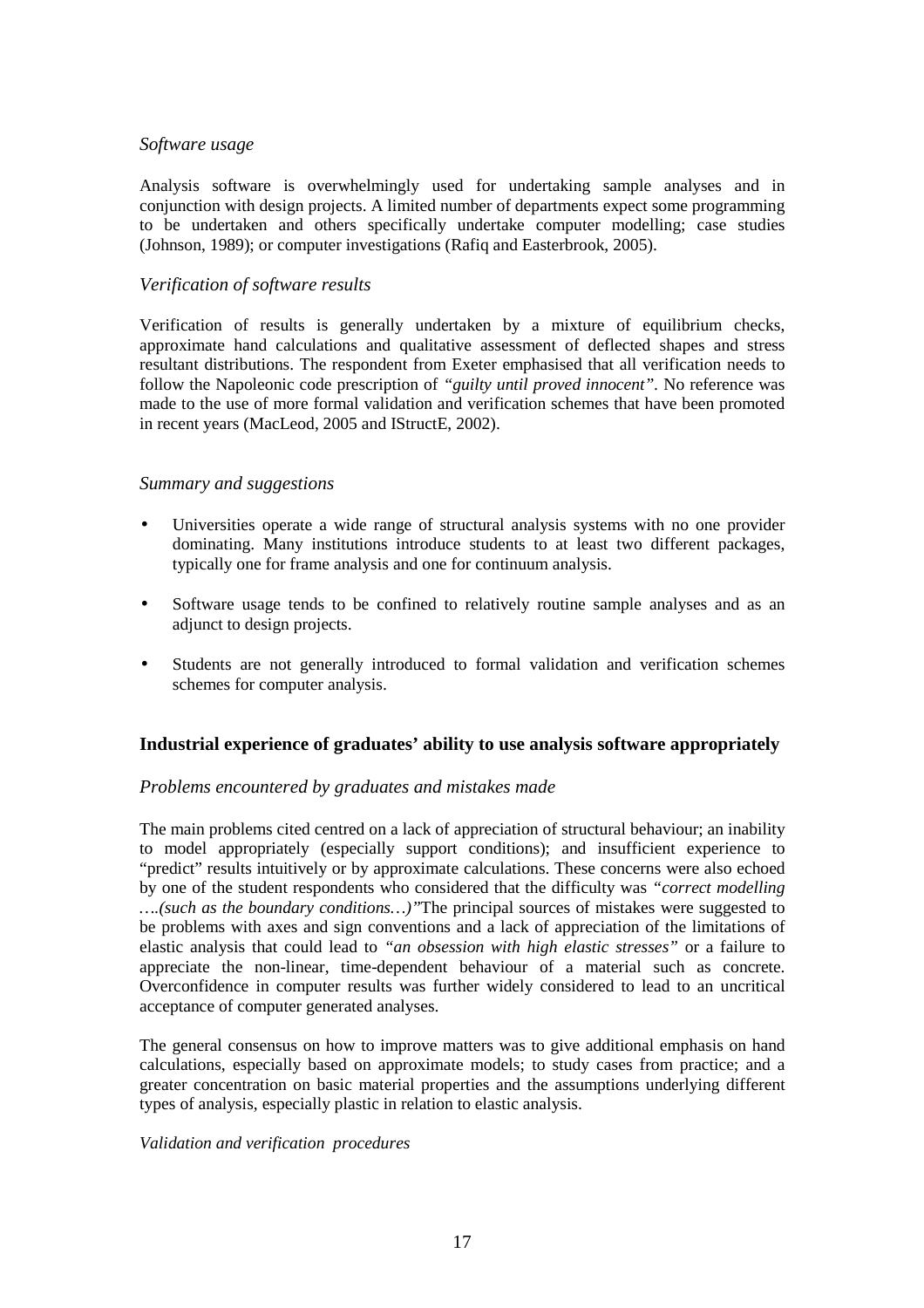Larger companies tended to have quality assurance schemes that required a formal validation and verification of results and often specified repeated analysis with different software. Smaller concerns usually operated a checking system based on validation and verification undertaken by a senior engineer.

#### *Summary and suggestions*

- Graduates are uncritical of computer results and lack the experience to effectively validate analyses.
- Academics will probably be relieved to learn that industrialists do not expect them to provide detailed training in software usage, which is accepted to be a practice responsibility, but do hope that a deeper understanding of structural behaviour and theory can be engendered at colleges.
- Validation and verification schemes for computer analyses used in practice vary from extremely formal to informal peer review.

#### **RECOMMENDATIONS**

A variety of suggestions have been made in relation to the findings of the surveys of academic, practitioner and student opinion. These have subsequently been discussed with teachers in selected university departments and the principal recommendations made as a result of all of these enquiries as follows:

- 1. Given the consensus on the importance of a firm understanding of determinate structures, buckling and plastic analysis, the time devoted to buckling and plastic analysis would currently appear to be low and might be usefully increased
- 2. Substantial time is devoted to the hand analysis of indeterminate structures, in the expectation that this will lead to an understanding of the mode of behaviour of such structures. It can, however, be contended that a more direct approach would be to utilised qualitative analysis, computer/case studies and laboratory investigations and that these approaches would increase student motivation and allow a wider range of structural forms to be explored than the traditional continuous beams and rigid frames.
- 3. Conceptual design, approximate analysis and the recognition of patterns of structural behaviour are all highly valued attributes and need to be incorporated throughout analysis courses. Discussion of these topics on a regular basis can also offer a design link in programmes that separate analysis and design.
- 4. Laboratory and model investigations, although resource intensive, are highly regarded by many students and should be retained or enhanced. The national model building competition run some years ago by the University of Leeds might be usefully reestablished. It is accepted that it is unlikely that laboratory work will increase in the future; however, it can be supplemented by videod laboratory work when such a resource is available.
- 5. CAL is rarely (never?) integrated into analysis teaching and learning. As an add-on for occasional student use, it would not appear a cost-effective learning resource.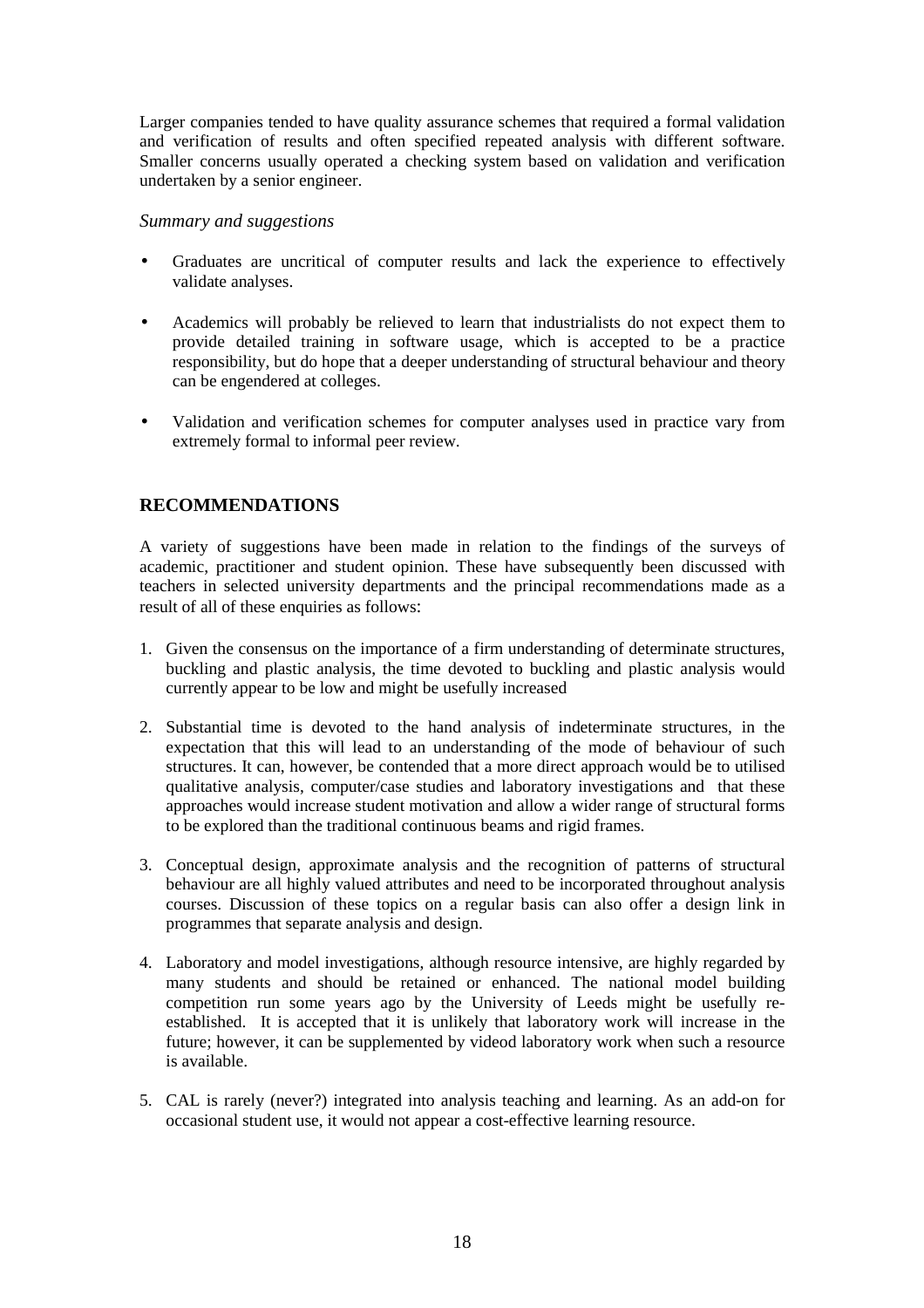- 6. Textbooks are an underutilised and undervalued resource. There is a need for better quality, lower priced and more accessible texts. The use of textbooks can be promoted if a "course text" is adopted and this can lead to efficiencies.
- 7. A wide range of analysis software is employed in academic departments. A more detailed survey might be useful to establish the most appropriate system/s for educational purposes. The use of a simplified frame package in the initial stages of a course can speed familiarity with computer analysis.
- 8. Current usage of computer analysis tends to be routine comparisons with hand solutions. More imaginative applications to case/parametric studies and a wider range of structural forms should be considered. This might replace detailed study of the matrix analysis, since it is likely to lead to a deeper understanding of structural behaviour and of the capabilities of structural software than is a detailed knowledge of the workings of the stiffness method.
- 9. Discussion of the reasons why design calculations do not reflect real behaviour is necessary as is the limitations of analysis procedures. This should include an introduction to the effects of ductility, buckling, and brittle materials.
- 10. An introduction to more formal validation and verification processes of computer analyses (Macleod, 2007) should be provided within academic courses.
- 11. Some use is made by academics of case studies in their teaching. These might include new, unusual structures, existing structures and failures. It would be useful to have details, for example drawings, photographs etc. available as a resource, on a cd, for example. Lecturers could then "pick and choose" from this resource in order to supplement their teaching.
- 12. The lecturers in some subjects meet on a regular basis to discuss the teaching and research – in that area, for example the annual meeting of lecturers in concrete. It would be useful if this idea was extended to structural analysis. There was a study group of The Institution of Structural Engineers on "The qualitative behaviour of structures" which might benefit from a name change and reforming.

# **IMPLICATIONS FOR SYLLABUS DESIGN**

The authors believe that the current syllabus would benefit from significant changes based on the recommendations given above and have benefited from a suggestion made by Professor Iain MacLeod that the curriculum should comprise two interlinked parts, Mechanics and Modelling Processes, the overall aim being to move the focus of learning from *doing* calculations, for example, in relation to statically indeterminate structures, to *controlling* calculations.

In such a scenario, hand calculations based on mechanics, specifically related to statically determinate structures, would still occupy a major role, but there would be a significantly enhanced emphasis on the underlying assumptions relating to small/large deflections, buckling and material behaviour, for example. Laboratory work and physical models can be helpful to many students in this context.

Modelling processes would be seen as no less important than mechanics and would seek to educate students in setting up, validating, and optimising models and in verifying the results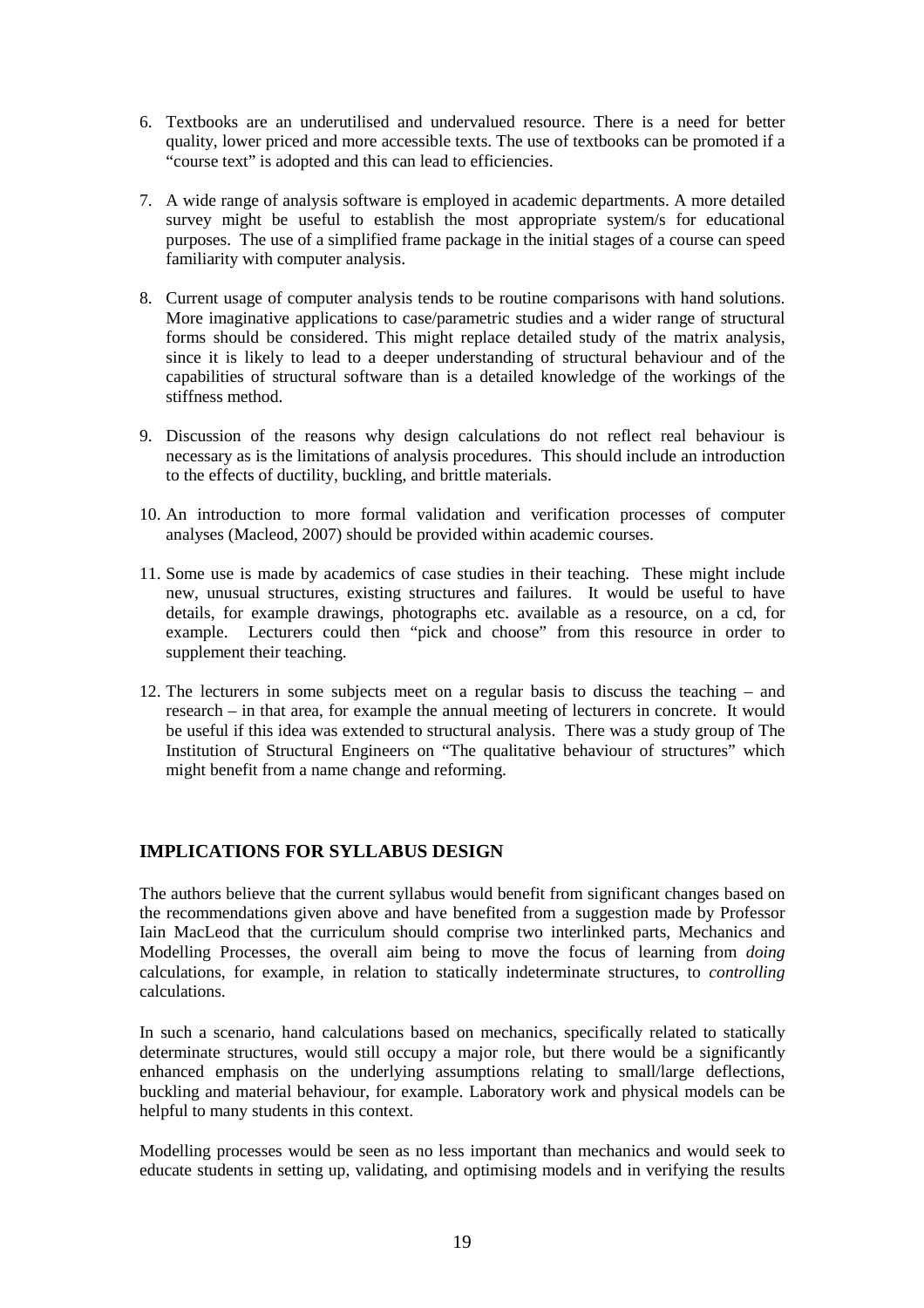of analyses. Emphasis should be placed on the interpretation of results so as to gain understanding of behaviour and a link with design should be offered by encouragement for the creative development of alternative designs, based on the knowledge gained. Conceptual design, approximate analysis and the use of case studies would all have important roles to play in these activities.

#### **CONCLUSIONS**

There is a consensus between academics and practitioners as to what should be taught within Structural Analysis courses and the priority that should be given to different topics. All the topics cited as being particularly valued are included as core material in current MEng courses. The increasing dominance of computer analysis over the past thirty years has led to a reduction, but not elimination, of the number of techniques taught for the analysis of indeterminate structures, but this has been perhaps more than compensated by the introduction of matrix and finite element methodologies, together with an increasing amount of dynamic analysis.

Conceptual design, approximate analysis and structural behaviour pattern recognition are abilities that are especially valued by both academics and practitioners but competence of graduates in these respects is considered to be no better than thirty years ago. Possible reasons include pressure on relevant course time both during and previous to undergraduate study.

CAL, textbooks and computer studies are used sparingly within courses and are not generally valued highly by either academic staff or students. Students tend to value "hands-on" approaches more than staff. Innovation in the teaching of structural analysis is limited and there is no consensus as the degree of integration with design that is desirable.

Despite the routine application of computer analysis in practice, undergraduate students are rarely exposed to more than routine checking of hand solutions by computer and unlikely to be exposed to the structured validation and verification of computer analyses.

# **ACKNOWLEDGEMENTS**

The Authors are grateful for the financial support given to this project by the Ove Arup Foundation. They are also pleased to acknowledge the assistance given by numerous colleagues in both Academia and Industry in completing questionnaires and being interviewed. Dr David Brohn is particularly thanked for his generosity in allowing one of the authors to attend his course on *Understanding Structural Analysis* as a guest.

#### **REFERENCES**

Brohn, D. M. and Cowan, J. (1977) Teaching towards and improved understanding of structural behaviour, *The Structural Engineer*, Vol. 55, No. 1, pp 9-17.

Burland, J. (2006) Interaction between structural and geotechnical engineers. *The Structural Engineer*, Vol. 84 No 8, pp 29-37.

Carfrae, T. (2007) Geometry and structure: the benefit of the third dimension, *The Structural Engineer*, Vol. 85, No 4, pp. 27-30.

Engineering Council (2000) *Measuring the mathematics problem*, June 2000.

Heyman, J (1996) Hambly's paradox: why design calculations do not reflect real behaviour, *Proceedings Institution of Civil Engineers*, Vol.114, No 4, pp 161-166.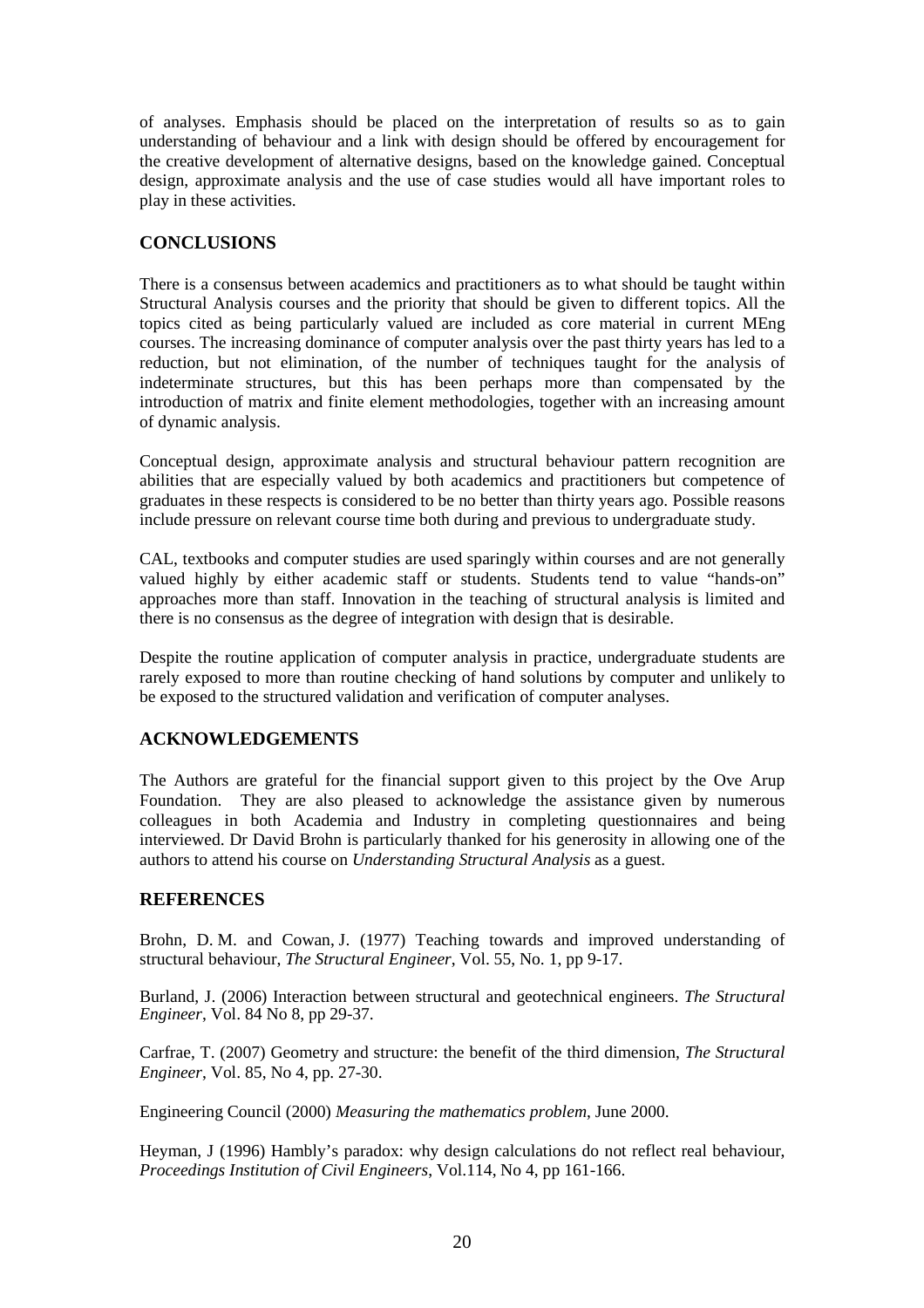Heyman, J (2005) Theoretical analysis and real world design, *The Structural Engineer*, Vol. 83, No. 8, pp 14-17.

IStructE (2002) *Guidelines for the use of computers for engineering calculations*, Institution of Structural Engineers, London.

Imperial College (2006), Constructarium diary, available at URL [accessed 14 August 2006]: https://www.imperial.ac.uk/P7894.htm

Johnson, D. (1989) Why not 'teach' computer analysis?, *The Structural Engineer*, Vol. 67, No. 13, pp. 243-244.

Johnson, D. (2004) *Linear analysis of skeletal structures*, Thomas Telford, London.

Jones, A. C., Hamilton, D., Purvis, M. and Jones, M. (2001) Eden Project, Cornwall: design, development and construction. *The Structural Engineer*, Vol. 79, No. 20, pp. 30-36.

Kjersdam, F. and Enemark, S. (1994) *The Aalborg Experiment*, Aalborg University Press, Aalborg.

MacLeod, I. A. (2005) *Modern structural analysis: modelling processes and guidance,*  Thomas Telford, London.

MacLeod, I. A. (2006), Taming the finite element tiger. *The Structural Engineer*, Vol. 84, No. 3, pp.16-17.

MacLeod, I. A. (2007) Structural engineering competence in the computer era, *The Structural Engineer*, Vol. 85, No. 3, pp 35-39.

Mann A (2005), Contribution to Verulam on "Are structures being repaired unnecessarily?", *The Structural Engineer*, Vol. 83, No. 20, p. 20.

Mann, A. and May, I. M. (2006), The interpretation of computer analysis, *The Structural Engineer*, Vol. 84, No. 7, pp. 29-32.

May, I. M., Wood, R. D., Beer, G. and Johnson, D. (2003), The future of structural analysis teaching. *The Structural Engineer*, Vol. 81, No. 7, pp.33-37.

Rafiq, M. Y. and Easterbrook, D. J. (2005) Using the computer to develop a better understanding in teaching structural engineering behaviour to undergraduates, *Journal of Computing in Civil Engineering*, Vol. 19, No.1, pp 34-44.

University of Manchester (2006) Manchester PBL (Y3-5) ParaBLe available at URL [accessed 25July2006]: http://www.parable.man.ac.uk/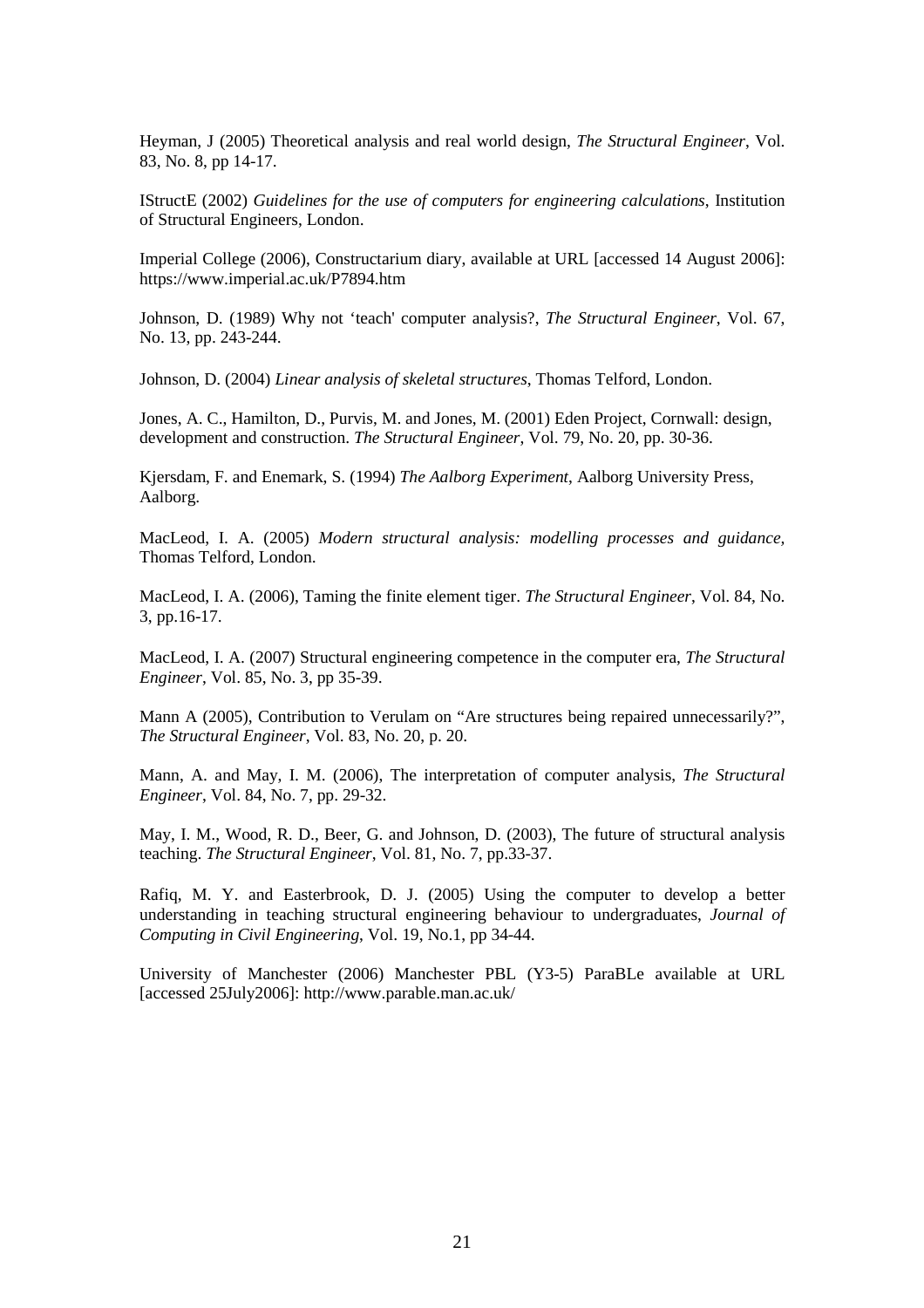# **Appendix 1**

# **Academic Survey**

# **What structural analysis capabilities should a graduate engineer have?**

|                                                      | Tick if<br>covered in<br>core<br>course | Tick if<br>covered in<br>optional<br>course | Assessment of<br>importance for<br>"structural<br>understanding"<br>$(0-5 \; (high))$ | Assessment<br>of<br>importance<br>for practice<br>$(0-5(high))$ |
|------------------------------------------------------|-----------------------------------------|---------------------------------------------|---------------------------------------------------------------------------------------|-----------------------------------------------------------------|
| Knowledge/capabilities                               |                                         |                                             |                                                                                       |                                                                 |
| Hand analysis of statically determinate structures   |                                         |                                             |                                                                                       |                                                                 |
| Hand analysis of indeterminate structures            |                                         |                                             |                                                                                       |                                                                 |
| Matrix structural analysis                           |                                         |                                             |                                                                                       |                                                                 |
| Plastic analysis                                     |                                         |                                             |                                                                                       |                                                                 |
| Torsion                                              |                                         |                                             |                                                                                       |                                                                 |
| Theory of elasticity (plane stress/plane strain)     |                                         |                                             |                                                                                       |                                                                 |
| Plates & Shells                                      |                                         |                                             |                                                                                       |                                                                 |
| Finite element analysis                              |                                         |                                             |                                                                                       |                                                                 |
| <b>Buckling</b>                                      |                                         |                                             |                                                                                       |                                                                 |
| Dynamics                                             |                                         |                                             |                                                                                       |                                                                 |
| Other (please specify)                               |                                         |                                             |                                                                                       |                                                                 |
|                                                      |                                         |                                             |                                                                                       |                                                                 |
| <b>Skills/competencies</b>                           |                                         |                                             |                                                                                       |                                                                 |
| Conceptual design and approximate analysis           |                                         |                                             |                                                                                       |                                                                 |
| Patterns of behaviour of standard structural systems |                                         |                                             |                                                                                       |                                                                 |
| Computer analysis skills                             |                                         |                                             |                                                                                       |                                                                 |
| Study of failures and historical structures          |                                         |                                             |                                                                                       |                                                                 |
| Use of models                                        |                                         |                                             |                                                                                       |                                                                 |
| Case studies and project studies                     |                                         |                                             |                                                                                       |                                                                 |
| Laboratory skills & investigations                   |                                         |                                             |                                                                                       |                                                                 |
| Other (please specify)                               |                                         |                                             |                                                                                       |                                                                 |
|                                                      |                                         |                                             |                                                                                       |                                                                 |

\* The **core** course is the total compulsory structural analysis taught throughout the under-graduate degree programme.

Is this response in relation to a MEng; BEng or BSc course – please provide individual replies if you offer more than one course.

In which years is Structural Analysis taught?

What proportion of your course is devoted to compulsory structural analysis?

What computer analysis software do you use and how satisfactory is it for teaching purposes? Describe briefly how you use it and how students validate results.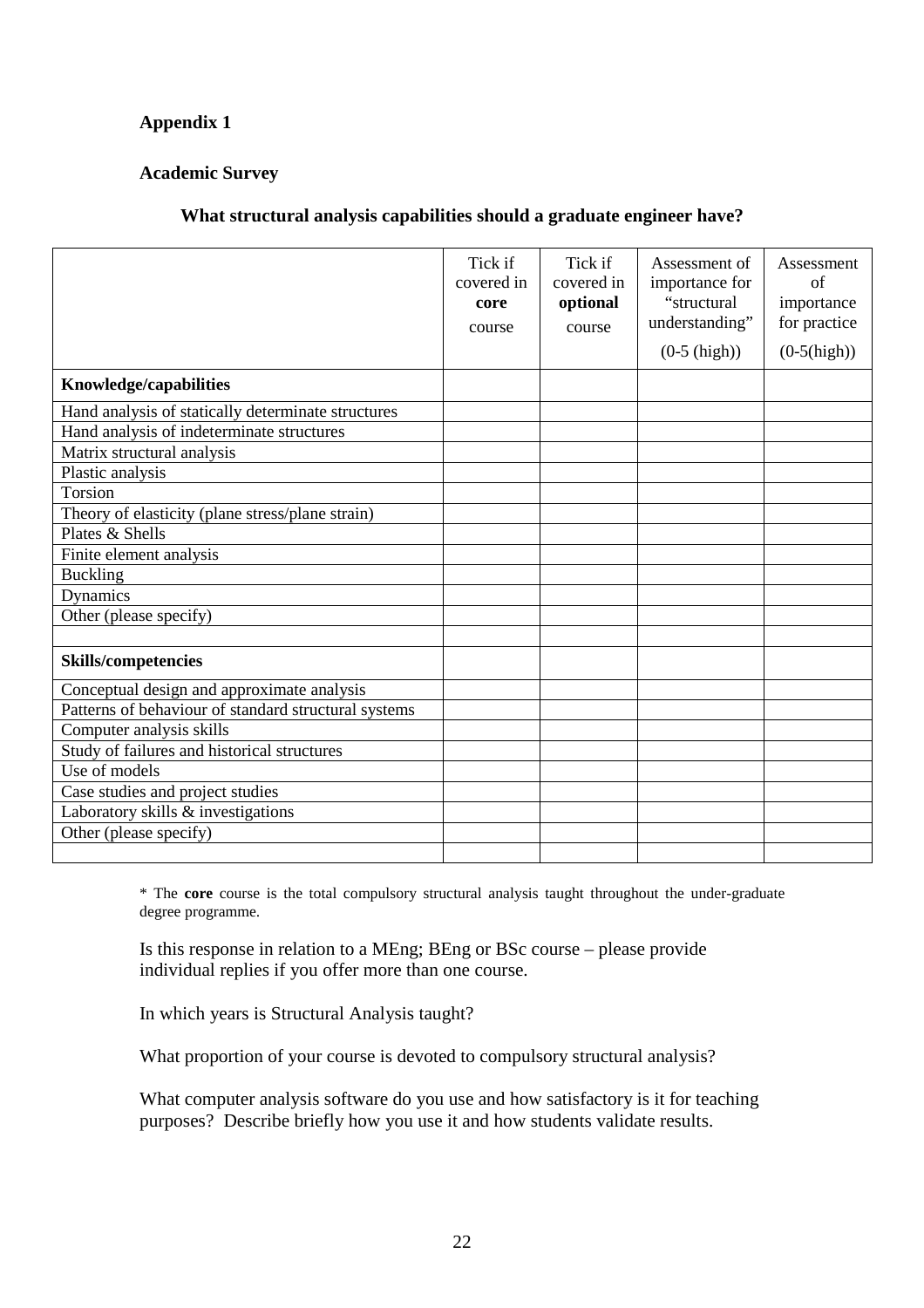What, if any, computer-aided learning packages do you use and how helpful do you assess them to be?

Which textbook/s would you recommend for a) the analysis of determinate structures b) analysis of indeterminate structures c) matrix/finite element analysis d) approximate analysis?

What would you consider to be the distinctive or innovative features of your Structural Analysis course?

How much integration of analysis and design exists in your course and how much would you consider desirable?

What do you consider to be the main problems for students in learning analysis and what do you find most helpful in overcoming these problems?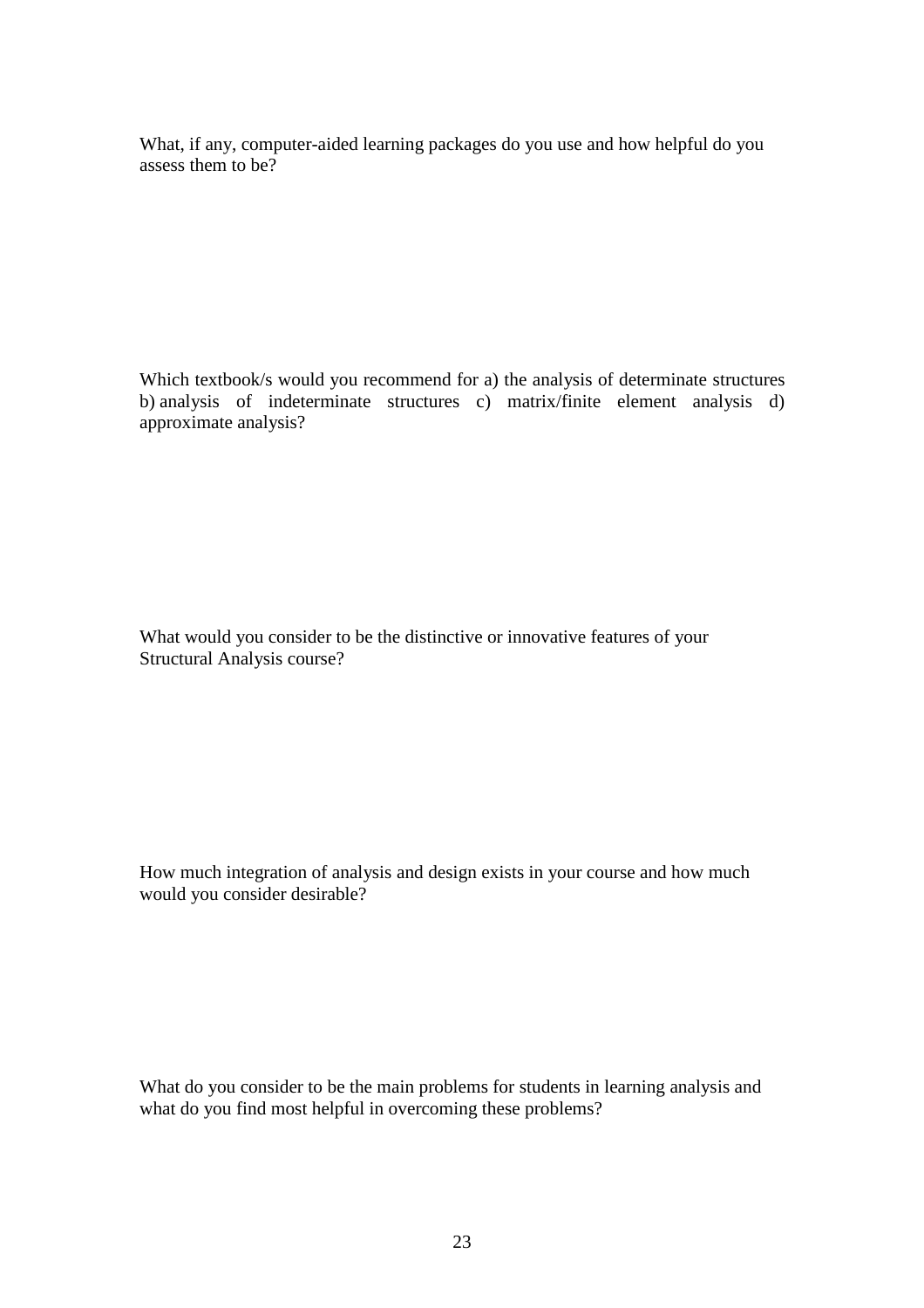# **Appendix 2**

# **Industry Survey**

# **What structural analysis capabilities should a graduate engineer have?**

|                                                      | Assessment of<br>importance for<br>"structural<br>understanding"<br>$(0-5(high))$ | Assessment<br>of<br>importance<br>for practice<br>$(0-5(high))$ |
|------------------------------------------------------|-----------------------------------------------------------------------------------|-----------------------------------------------------------------|
| Knowledge/capabilities                               |                                                                                   |                                                                 |
| Hand analysis of statically determinate structures   |                                                                                   |                                                                 |
| Hand analysis of indeterminate structures            |                                                                                   |                                                                 |
| Matrix structural analysis                           |                                                                                   |                                                                 |
| Plastic analysis                                     |                                                                                   |                                                                 |
| Torsion                                              |                                                                                   |                                                                 |
| Finite element analysis                              |                                                                                   |                                                                 |
| Theory of elasticity                                 |                                                                                   |                                                                 |
| Plates & Shells                                      |                                                                                   |                                                                 |
| <b>Buckling</b>                                      |                                                                                   |                                                                 |
| Dynamics                                             |                                                                                   |                                                                 |
| Other (please specify)                               |                                                                                   |                                                                 |
|                                                      |                                                                                   |                                                                 |
| <b>Skills/competencies</b>                           |                                                                                   |                                                                 |
| Conceptual design and approximate analysis           |                                                                                   |                                                                 |
| Patterns of behaviour of standard structural systems |                                                                                   |                                                                 |
| Computer analysis skills                             |                                                                                   |                                                                 |
| Study of failures and historical structures          |                                                                                   |                                                                 |
| Use of models                                        |                                                                                   |                                                                 |
| Case studies and project studies                     |                                                                                   |                                                                 |
| Laboratory skills & investigations                   |                                                                                   |                                                                 |
| Other (please specify)                               |                                                                                   |                                                                 |
|                                                      |                                                                                   |                                                                 |

How important do you consider a graduate's ability in structural analysis to be in relation to other desirable attributes?

What are the main problems encountered by graduates in analysing structures?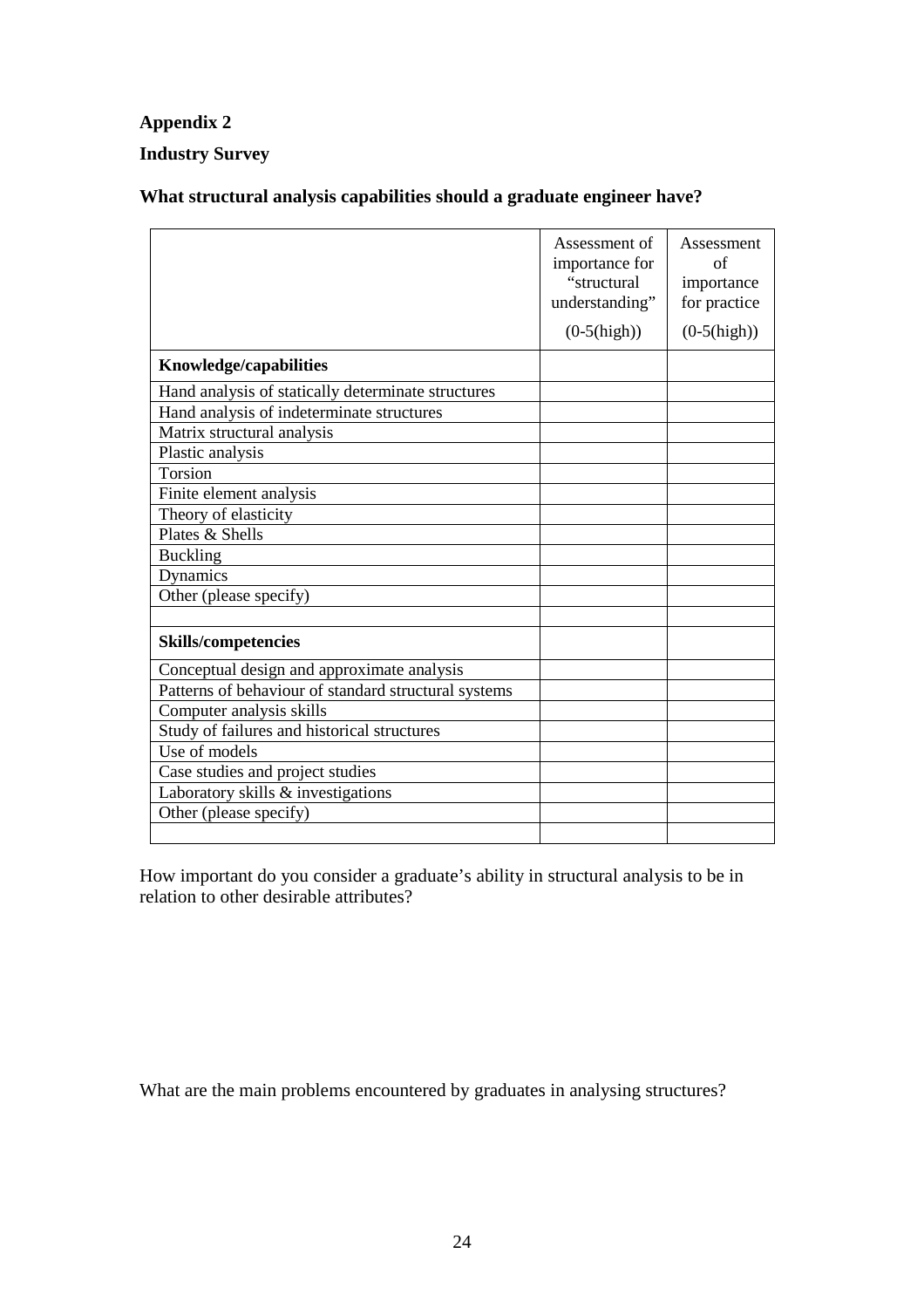What do you consider would be likely to be most helpful in improving graduates' analytical abilities?

What are the main mistakes made by graduates in using computerised analysis packages? Do you have a company scheme for validation (apart from independent checking) of results?

What would be most helpful in minimising mistakes made using computerised analysis packages?

What, if any, specialist skills in structural analysis does your practice require that is not covered on an under-graduate course?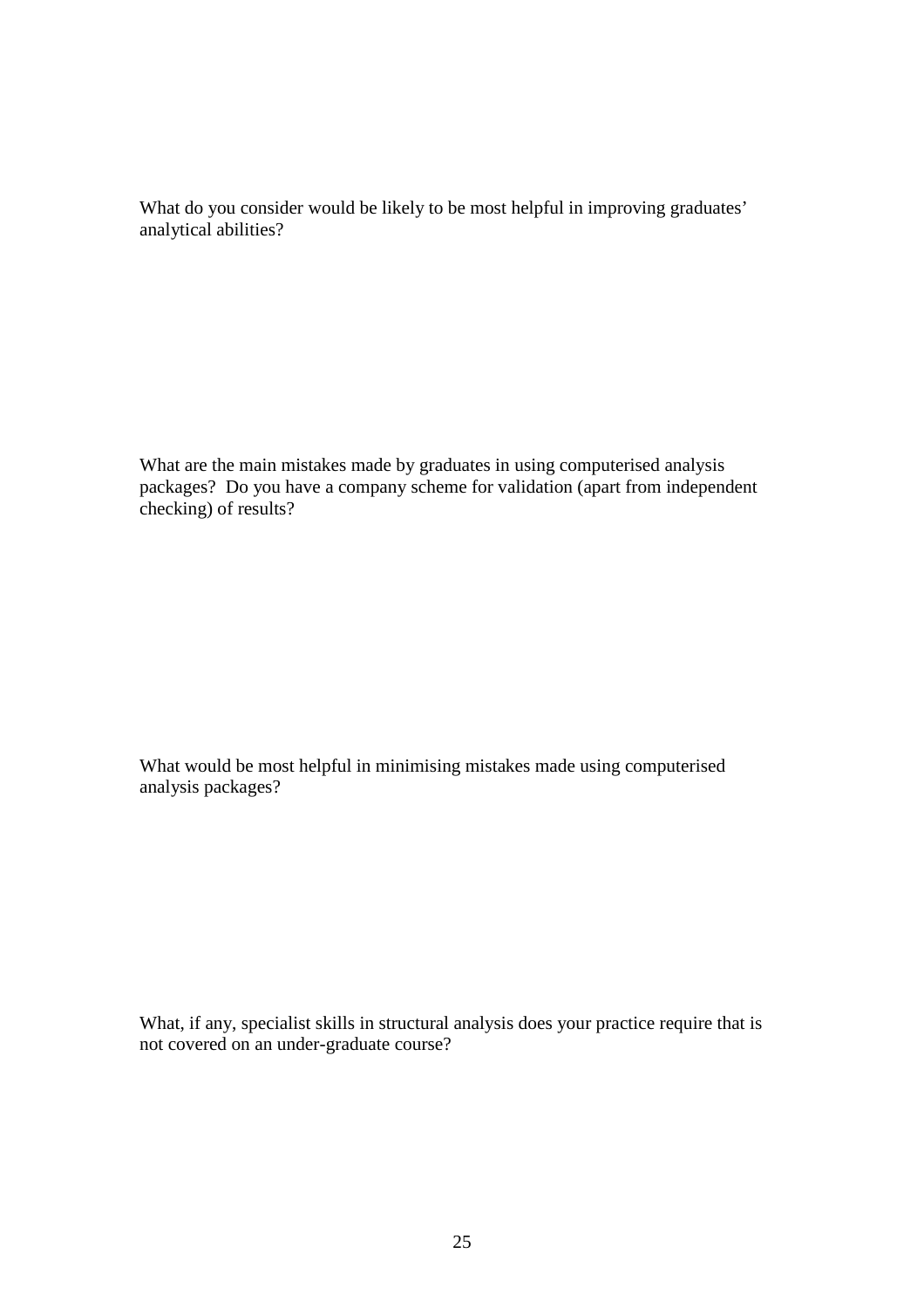# **Appendix 3**

# **Student Survey**

# **Perceived difficulty/importance of structural analysis topics (leave blank if topic not covered in your course)**

|                                                    | Assessment of<br>degree of<br>difficulty in<br>understanding | Assessment of<br>likely<br>importance for<br>practice |
|----------------------------------------------------|--------------------------------------------------------------|-------------------------------------------------------|
|                                                    | $(0-5 \; (high))$                                            | $(0-5(high))$                                         |
| <b>Topic</b>                                       |                                                              |                                                       |
| Hand analysis of statically determinate structures |                                                              |                                                       |
| Hand analysis of indeterminate structures          |                                                              |                                                       |
| Matrix structural analysis                         |                                                              |                                                       |
| Plastic analysis                                   |                                                              |                                                       |
| Torsion                                            |                                                              |                                                       |
| Theory of elasticity (plane stress/plane strain)   |                                                              |                                                       |
| Plates & Shells                                    |                                                              |                                                       |
| Finite element analysis                            |                                                              |                                                       |
| <b>Buckling</b>                                    |                                                              |                                                       |
| Dynamics                                           |                                                              |                                                       |

# **Perceived usefulness/interest of learning approaches (leave blank if approach not used in your course)**

|                                                | Usefulness in<br>promoting<br>"structural<br>understanding"<br>$(0-5 \; (high))$ | Usefulness for<br>success in<br>assignments<br>and exams.<br>$(0-5 \; (high))$ | Usefulness in<br>promoting an<br>interest in<br><b>Structures</b><br>$(0-5(high))$ |
|------------------------------------------------|----------------------------------------------------------------------------------|--------------------------------------------------------------------------------|------------------------------------------------------------------------------------|
| <b>Learning approach</b>                       |                                                                                  |                                                                                |                                                                                    |
| Lectures                                       |                                                                                  |                                                                                |                                                                                    |
| Problem solving classes                        |                                                                                  |                                                                                |                                                                                    |
| Liaison with fellow students                   |                                                                                  |                                                                                |                                                                                    |
| Liaison with others (non-students)             |                                                                                  |                                                                                |                                                                                    |
| Computer analyses                              |                                                                                  |                                                                                |                                                                                    |
| Study of failures                              |                                                                                  |                                                                                |                                                                                    |
| Use of internet                                |                                                                                  |                                                                                |                                                                                    |
| Study of historical structures                 |                                                                                  |                                                                                |                                                                                    |
| Use of models (e.g. design, make, break tests) |                                                                                  |                                                                                |                                                                                    |
| Case studies from practice                     |                                                                                  |                                                                                |                                                                                    |
| Laboratory tests & investigations              |                                                                                  |                                                                                |                                                                                    |
| <b>Computer Aided Learning Packages</b>        |                                                                                  |                                                                                |                                                                                    |
| Use of textbooks                               |                                                                                  |                                                                                |                                                                                    |
| Qualitative work (e.g. BM diagram sketching)   |                                                                                  |                                                                                |                                                                                    |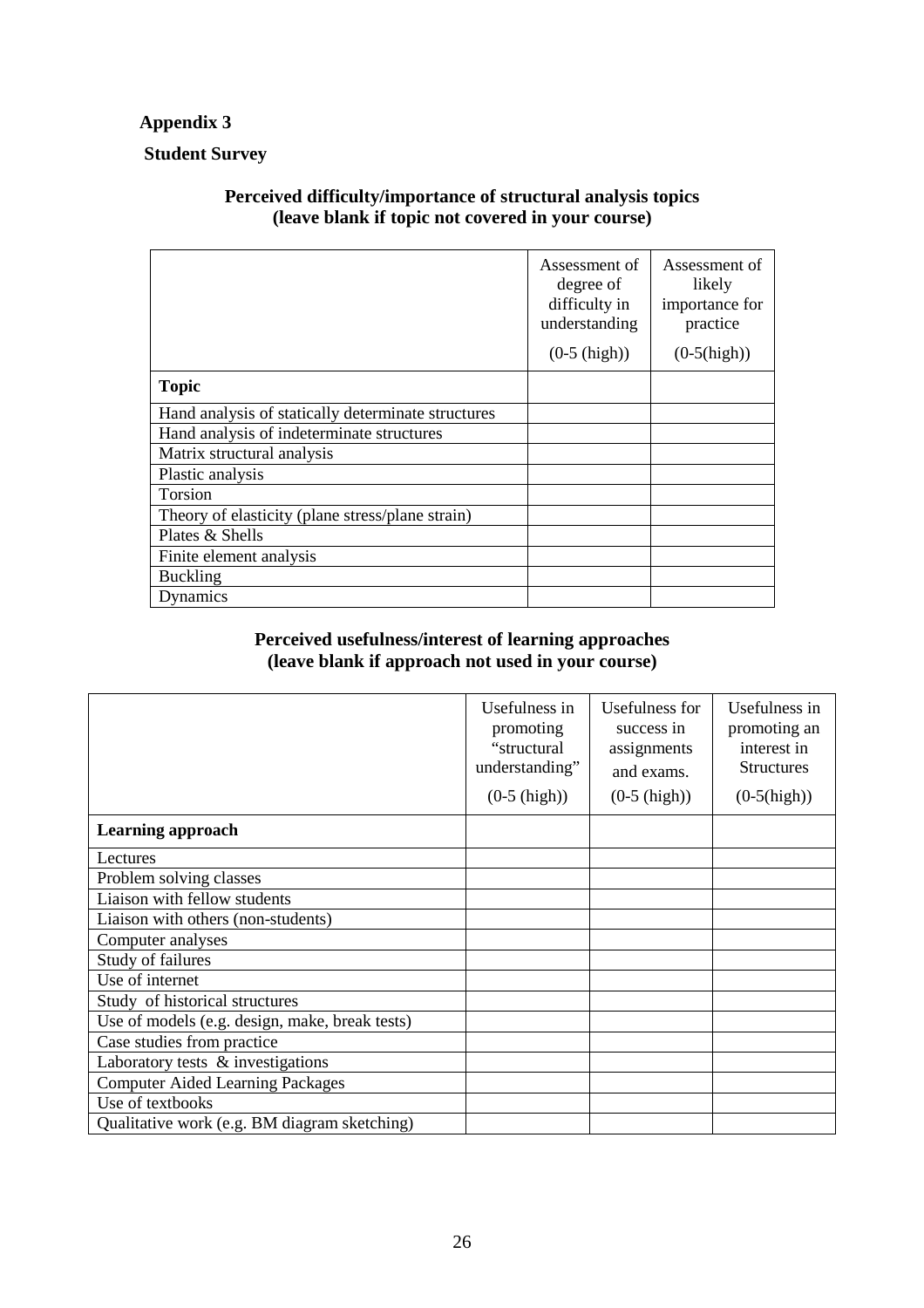#### **Relationship of structural analysis to other topics**

|                                 | Rate structural analysis in<br>relation to other topics studied<br>on scale $(0-5 \text{ (high)})$ |
|---------------------------------|----------------------------------------------------------------------------------------------------|
| Degree of difficulty            |                                                                                                    |
| Degree of interest              |                                                                                                    |
| Degree of relevance to practice |                                                                                                    |

What computer analysis software do you employ and how easy have you found it use. What problems have you experienced?

Which structural analysis textbook/s have you found most useful?

What would you consider to be the best features of your Structural Analysis course?

How much integration of analysis and design exists in your course and would you consider more or less integration to be desirable?

What do you consider to be the main problems in learning analysis and what do you find most helpful in overcoming these problems?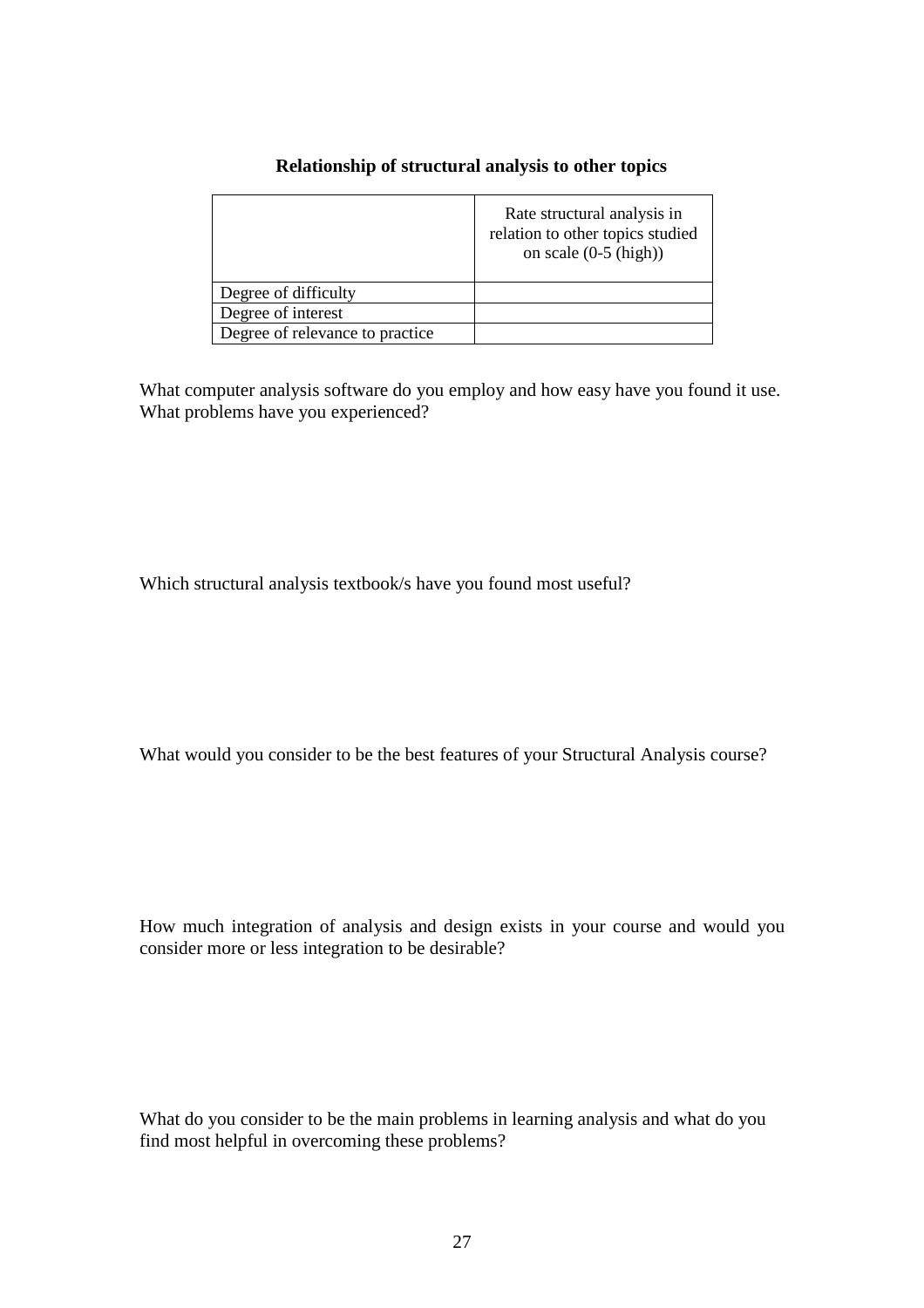#### **Appendix 4**

#### **Textbooks cited**

#### *Statically determinate texts*

Benham, P. P. and Crawford, R. J. (1996) *Mechanics of engineering materials*, 2<sup>nd</sup> ed., Longman.

Case, J., Chilver, H. and Ross, C. T. F. (1999) Strength of materials and structures, 4<sup>th</sup> ed., Arnold, London.

Cheng, F. (1997) *Statics and strength of materials*, McGraw-Hill Education.

Garrison, P. (2004) *Basic structures for architects and engineers*, Blackwell.

Gere, J. M. and Timoshenko, S. P. (1999) *Mechanics of materials*, 4<sup>th</sup> (SI) ed., Stanley Thornes, Cheltenham.

Hannah, J. and Hillier, M. J. (1995) *Applied mechanics*, 3<sup>rd</sup> ed., Longman.

Hibbeler, R. C. (2004) *Mechanics of materials*, 5<sup>th</sup> ed., (SI version), Pearson/Prentice Hall, Singapore/ London.

Holtzapple, M. and Reece, W. D. *Foundations of engineering*, McGraw-Hill Education.

Hulse, R. and Cain, R. (2000) *Structural mechanics*, 2<sup>nd</sup> ed., Palgrave, Basingstoke.

Jennings, A. (2004) *Structures: from theory to practice,* Spon, London.

Kassimali, A. (2004) *Structural analysis*, 3rd ed., PWS.

Marshall, W. T., Nelson, H.M. and Bhatt, P. (1990) *Structures*, Longman, Harlow.

Megson, T. H. G. (2005) *Structural and stress analysis,* 2nd ed., Elsevier Butterworth-Heinemann, Amsterdam/London.

Meriam, J. L. and Kraige, L. G. (1998) *Engineering mechanics: statics & dynamics,* Vols 1&2, 4<sup>th</sup> ed., Wiley, New York/Chichester.

Nash, W. A. (1998) *Schaum's outline of theory and problems of strength of materials,* McGraw-Hill, New York/London.

Riley, W. F., Sturges, L. D and Morris, D. H. (1999) *Mechanics of materials*, 5<sup>th</sup> ed., John Wiley, New York/Chichester.

Seward, D. (2003) *Understanding structures: analysis, materials*, *design*, 3rd ed., Palgrave Macmillan, Basingstoke.

*Statically indeterminate texts*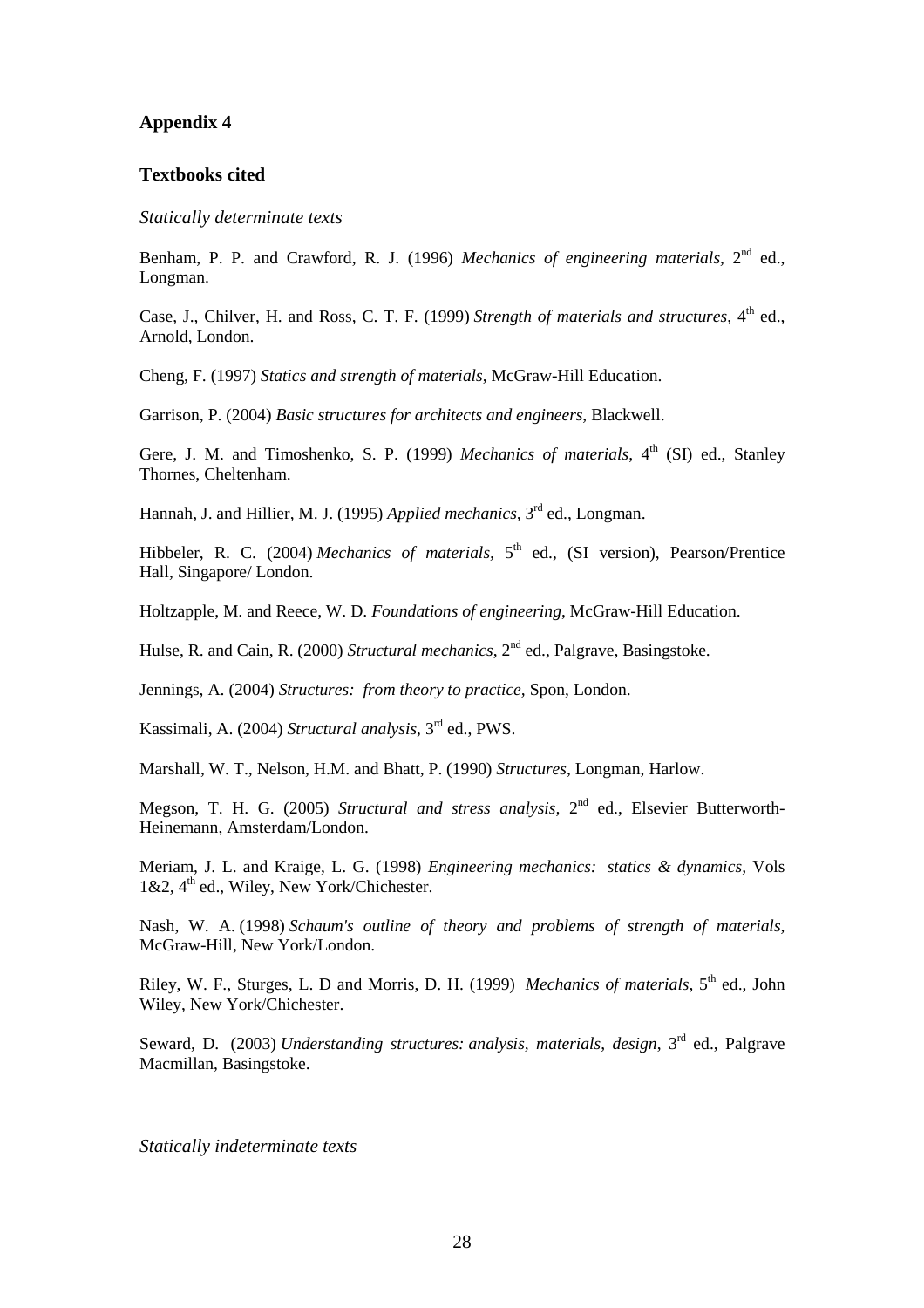Brohn, D. (1990) *Understanding structural analysis*, 2<sup>nd</sup> ed., BSP Professional, Oxford.

Calladine, C. R. (1985) *Plasticity for engineers*, Ellis Horwood, Chichester.

Case, J., Chilver, H. and Ross, C. T. F. (1999) Strength of materials and structures, 4<sup>th</sup> ed., Arnold, London.

Coates, R. C., Coutie, M. G. and Kong, F. K. (1988) *Structural analysis*, 3<sup>rd</sup> ed., Chapman & Hall, London.

Ghali, A., Neville, A. and Brown, T. (2003) *Structural analysis*: *a unified classical and*  matrix approach, 5<sup>th</sup> ed., Taylor & Francis, London.

Graves Smith, T. R. (1983) *Linear analysis of frameworks*, Horwood, Chichester.

Jennings, A. (2004) *Structures: from theory to practice,* Spon, London.

Marshall, W. T., Nelson, H.M. and Bhatt, P. (1990) *Structures*, Longman, Harlow.

Moy, S. S. J. (1996) *Plastic methods for steel and concrete structures*, 2<sup>nd</sup> ed., Macmillan, Basingstoke.

Spencer, W. J. (1988) *Fundamental structural analysis*, Macmillan, Basingstoke.

West, H. H. and Geschwindner, L. F. (2002) *Fundamentals of structural analysis*, 2<sup>nd</sup> ed., John Wiley, New York.

Williams, M. S. and Todd, J. D. (1999) *Structures: theory and analysis,* Palgrave Macmillan, Basingstoke.

#### *Finite element texts*

Astley, R. J. (1992) *Finite elements in solids and structures: an introduction*, Chapman & Hall, London.

Bathe, K. (1982) *Finite element procedures in engineering analysis,* Prentice-Hall, New York.

Cook, R. D. (1989) *Concepts and applications of finite element analysis, 3rd ed.,* Wiley, New York.

Cook, R. D. (1995) *Finite element modeling for stress analysis*, Wiley, Chichester.

Dawe, D. J. (1983) *Matrix and finite element displacement analysis of structures*, Clarendon Press, Oxford.

Fagan, M. J. (1992) *Finite element analysis: theory and practice*, Prentice-Hall.

Fenner, R. T. (1975) *Finite element methods for engineers*, Macmillan, London.

Livesley, R. K. (1983) *Finite element: an introduction for engineers,* Cambridge University Press, Cambridge.

Mottram, T. and Shaw, C. (1996) *Using finite elements in mechanical design*, McGraw-Hill.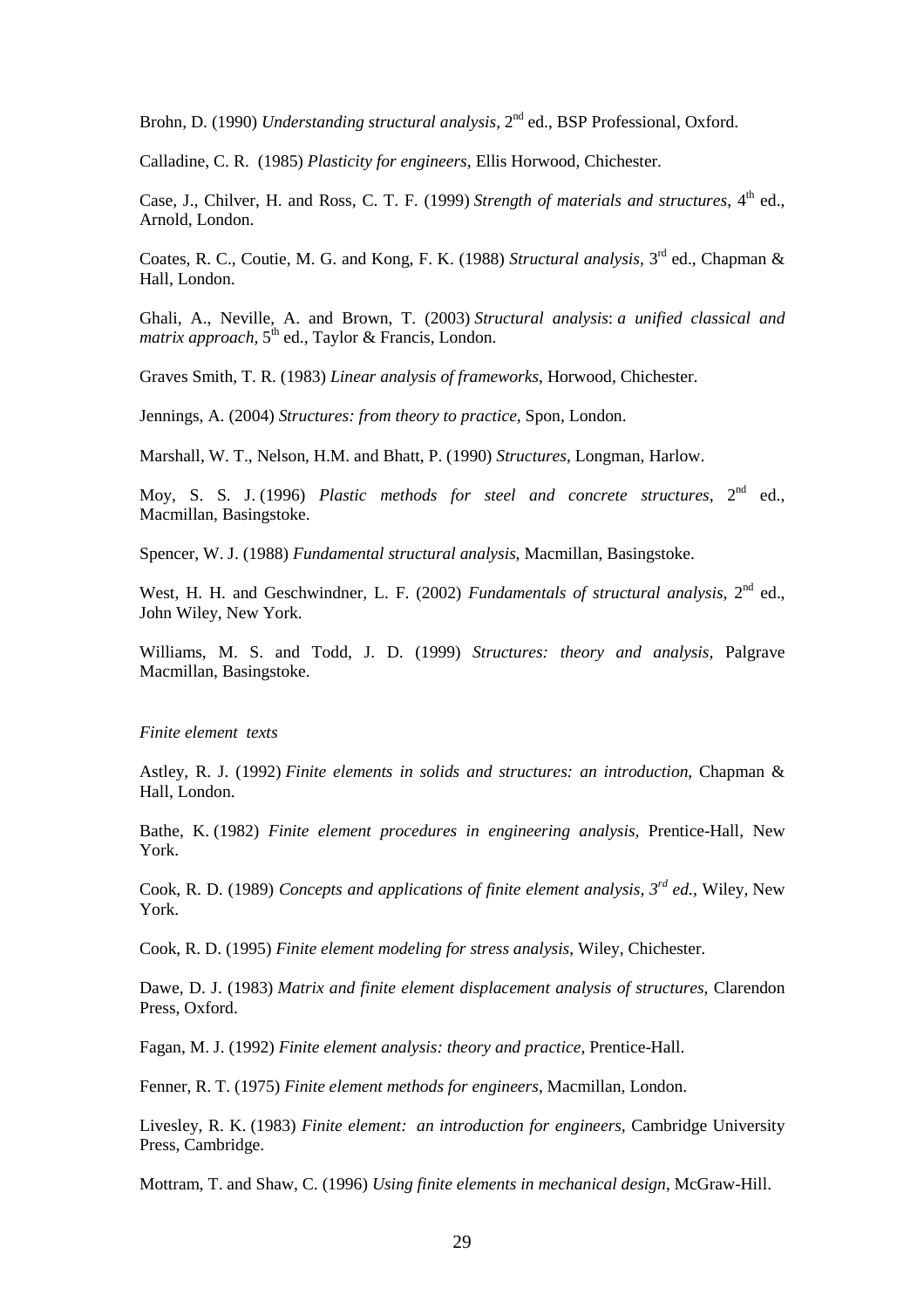Ottosen, N. S. and Petersen, H. (1992) *Introduction to the finite element method*, Prentice-Hall, New York.

Stasa, F L. (1985) *Applied finite element analysis for engineers*, Holt, Rinehart and Winston, New York.

Williams, M. S. and Todd, J. D. (1999) *Structures: theory and analysis,* Palgrave Macmillan, Basingstoke.

*Approximate analysis texts* 

Brohn, D. (1990) *Understanding structural analysis*, 2<sup>nd</sup> ed., BSP Professional, Oxford.

Hambly, E. (1994) *Structural analysis by example*, Archimedes, Berkhampsted.

Seward, D. (2003) *Understanding structures: analysis, materials, design*, 3<sup>rd</sup> ed., Palgrave Macmillan, Basingstoke.